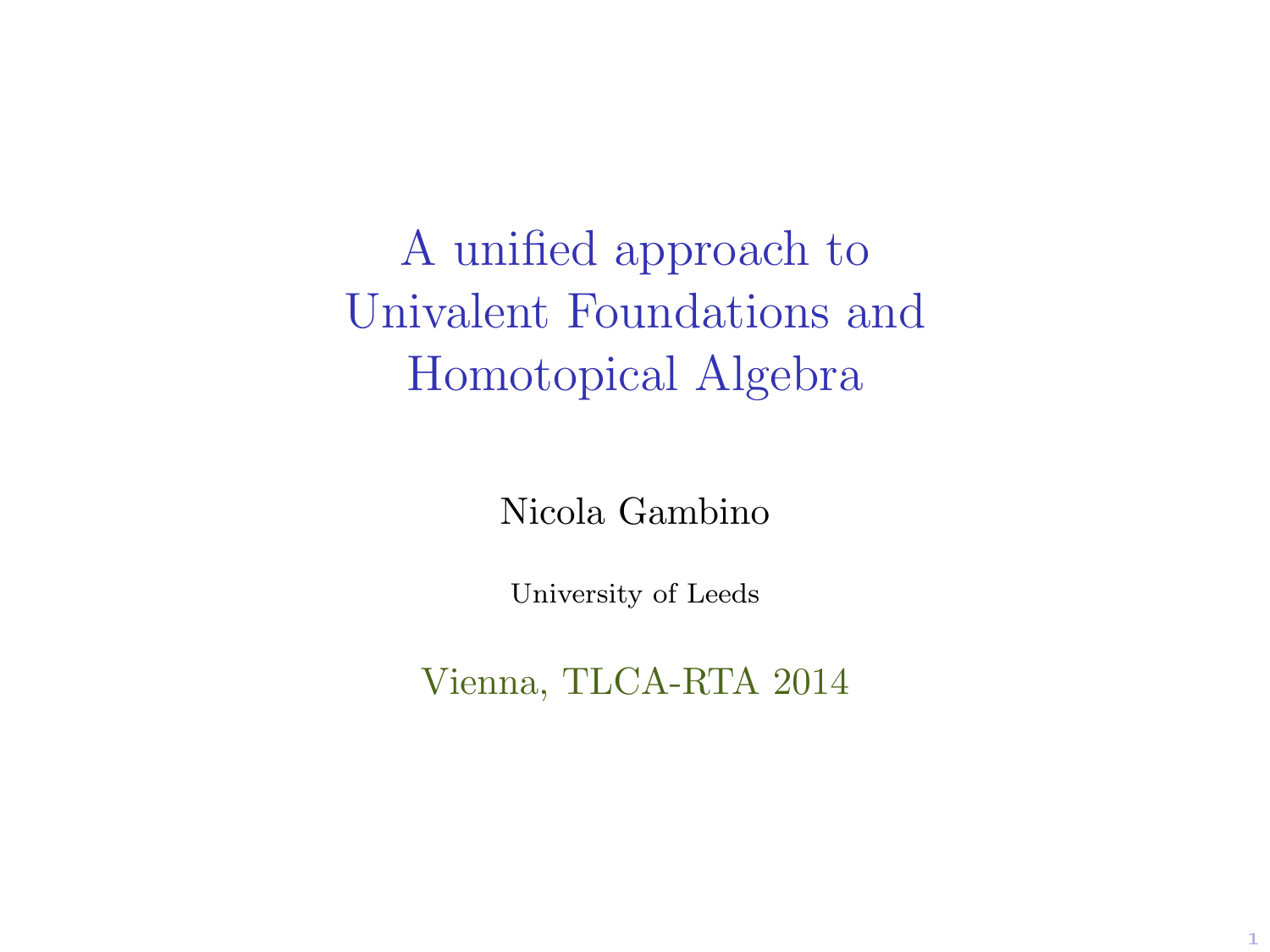

- V. Voevodsky, Univalent Foundations, 2006-present
	- $\blacktriangleright$  Univalence axiom
	- $\triangleright$  New approach to mathematics in type theory

- D. Quillen, Homotopical algebra, 1967
	- ► Notion of a model category
	- $\triangleright$  Axiomatic development of homotopy theory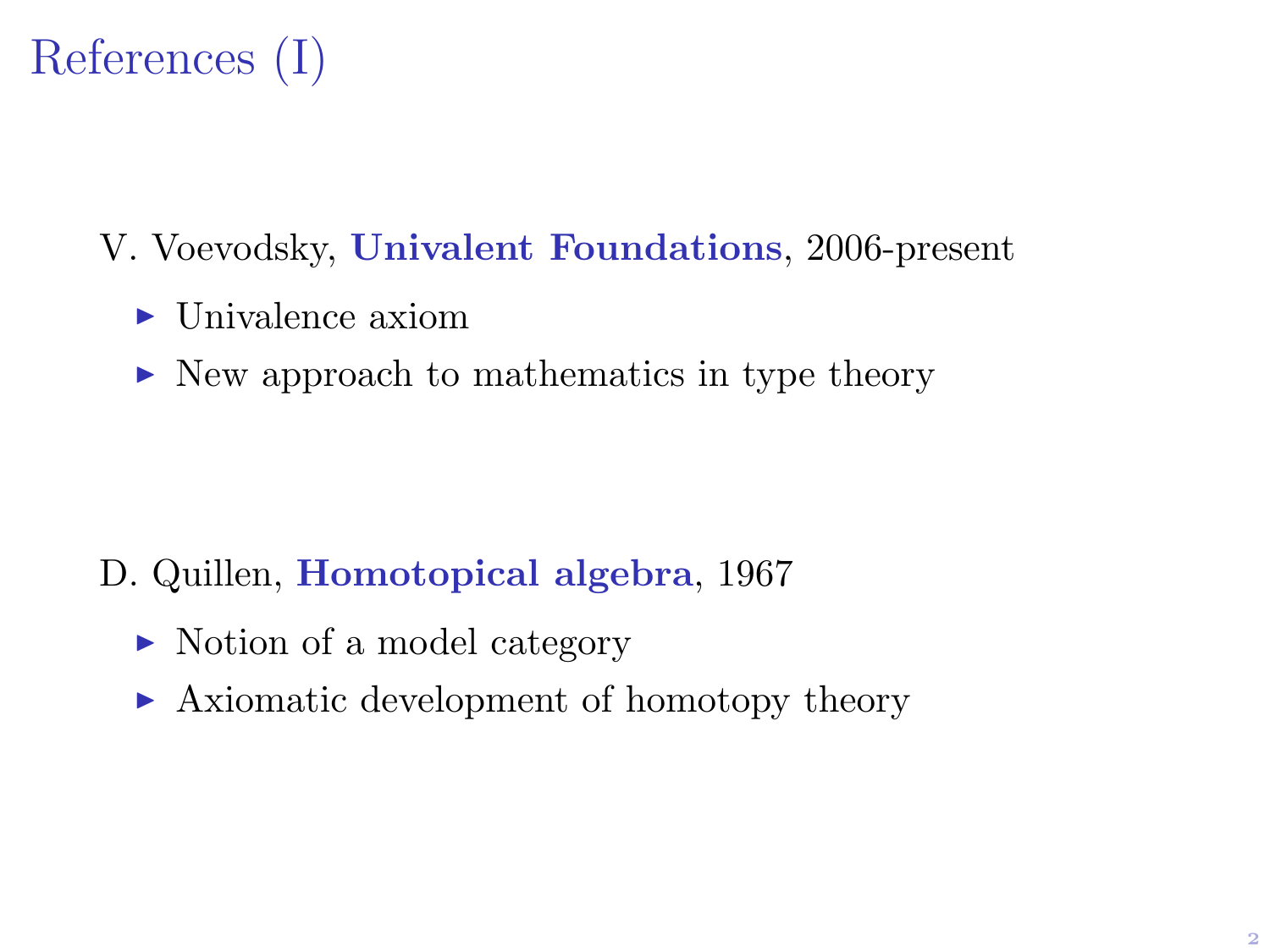

The Univalent Foundations Program Homotopy Type Theory 2013

M. Hovey Model categories AMS, 1998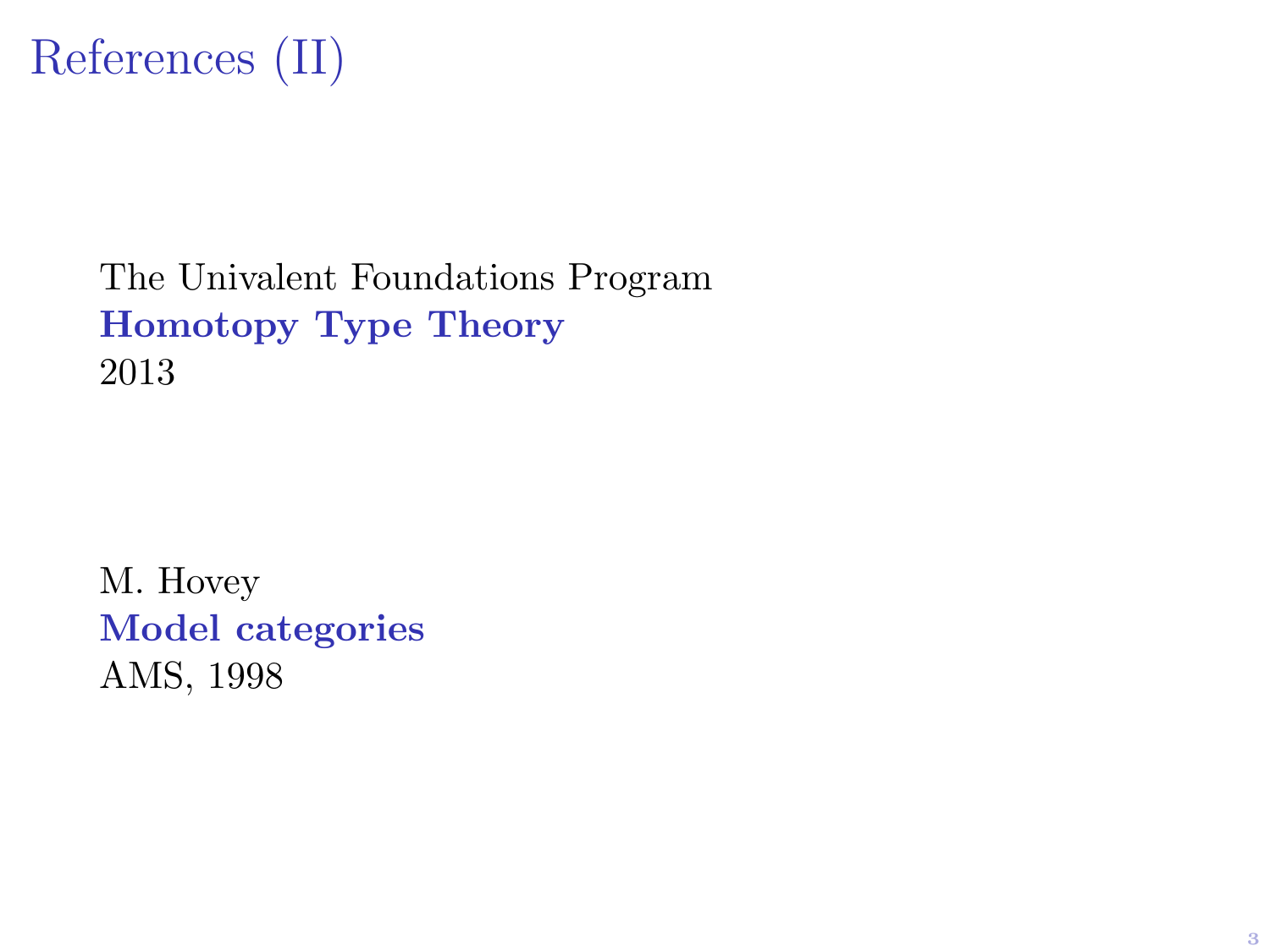# Aim of the talk

- Step 1. Analysis of the dependent type theories considered in Univalent Foundations
- Step 2. New setting for the development of homotopical algebra
- Step 3. Homotopy-theoretic ideas feed back into dependent type theories

Step 2: work by Awodey, van den Berg and Garner, Joyal, Lumsdaine and Warren, Shulman, Voevodsky, . . .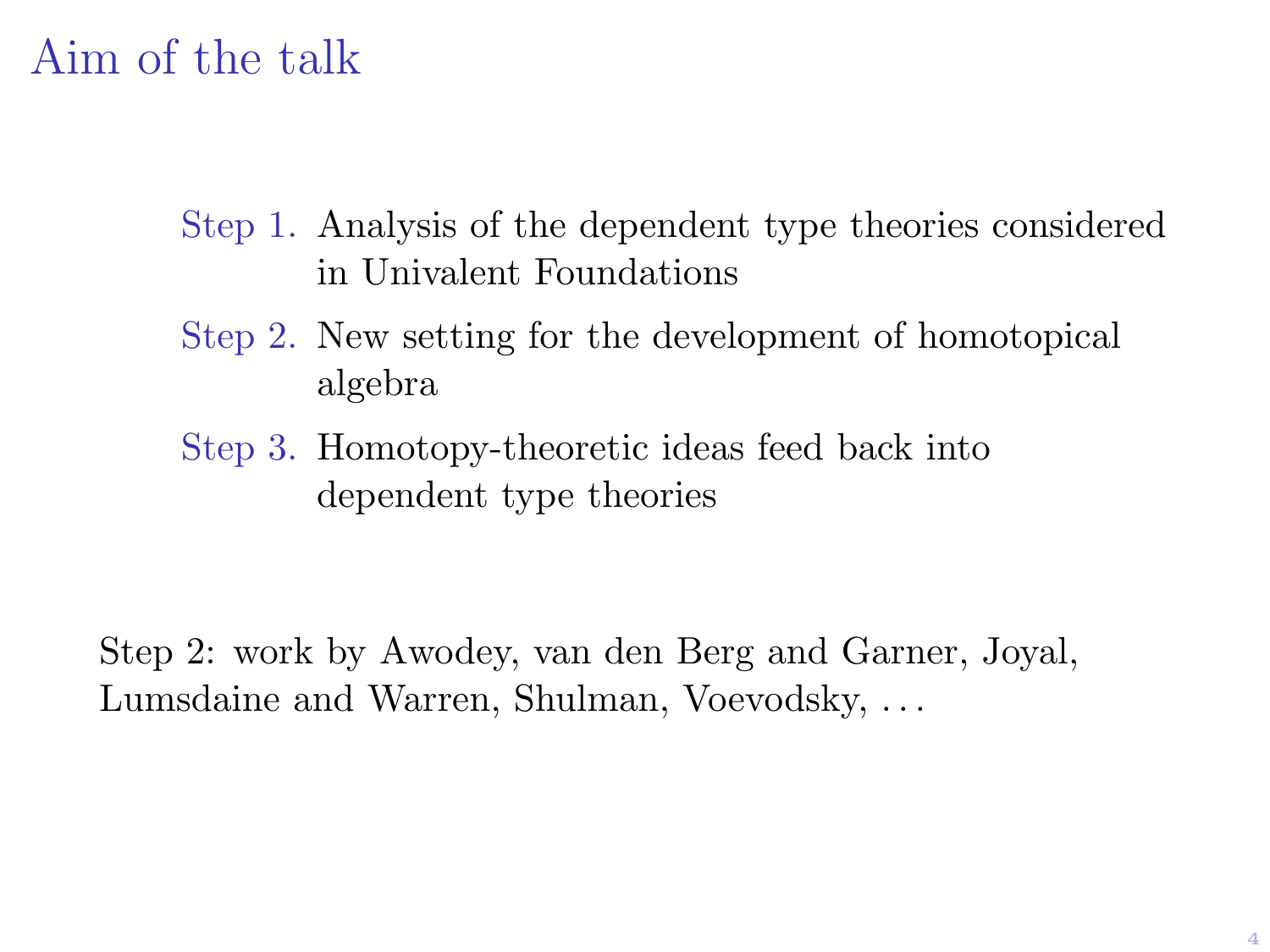- 1. Review of dependent type theories
- 2. Homotopy-theoretic aspects of dependent type theories
- 3. Homotopy-initial natural numbers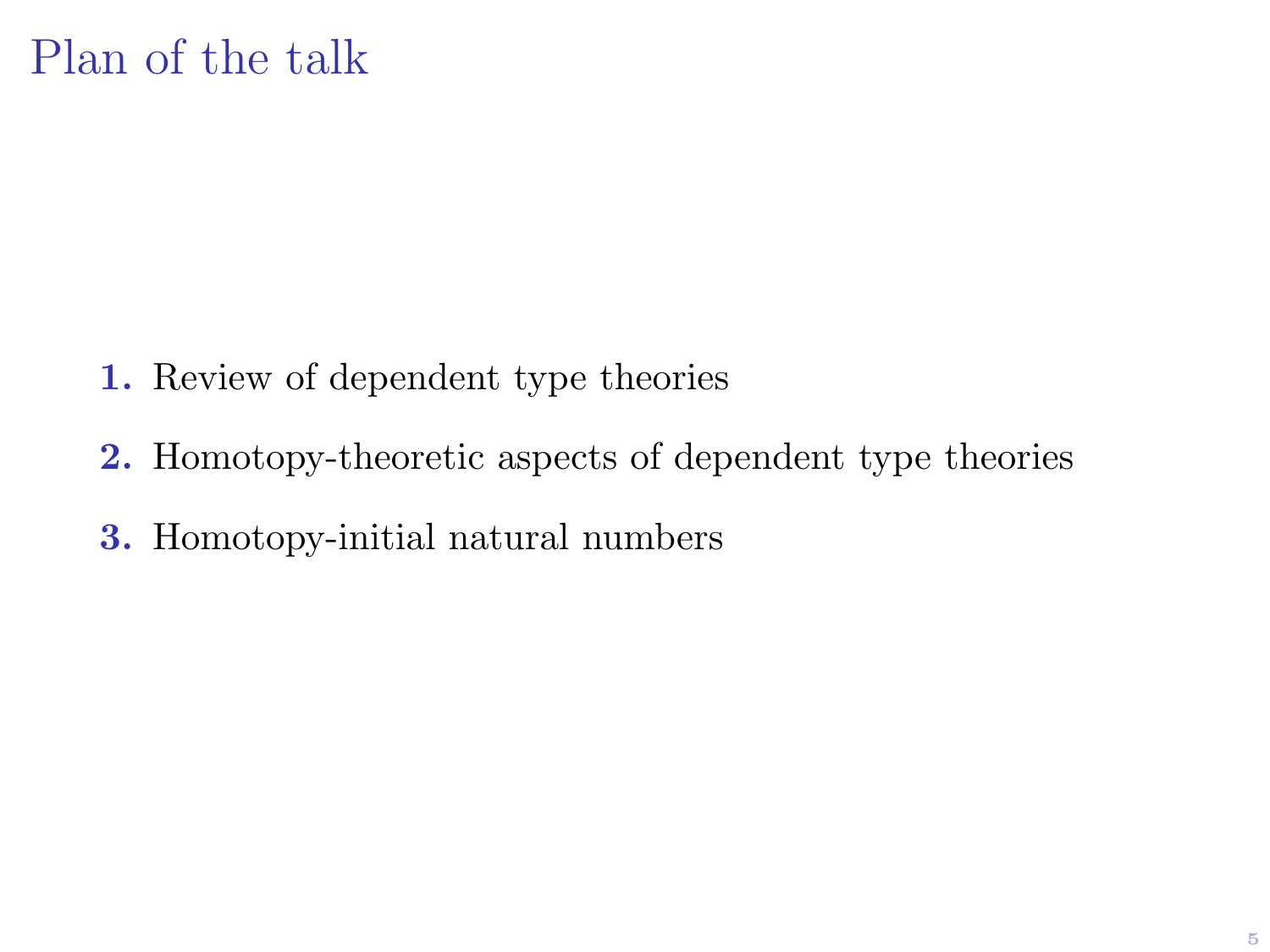1. Review of dependent type theories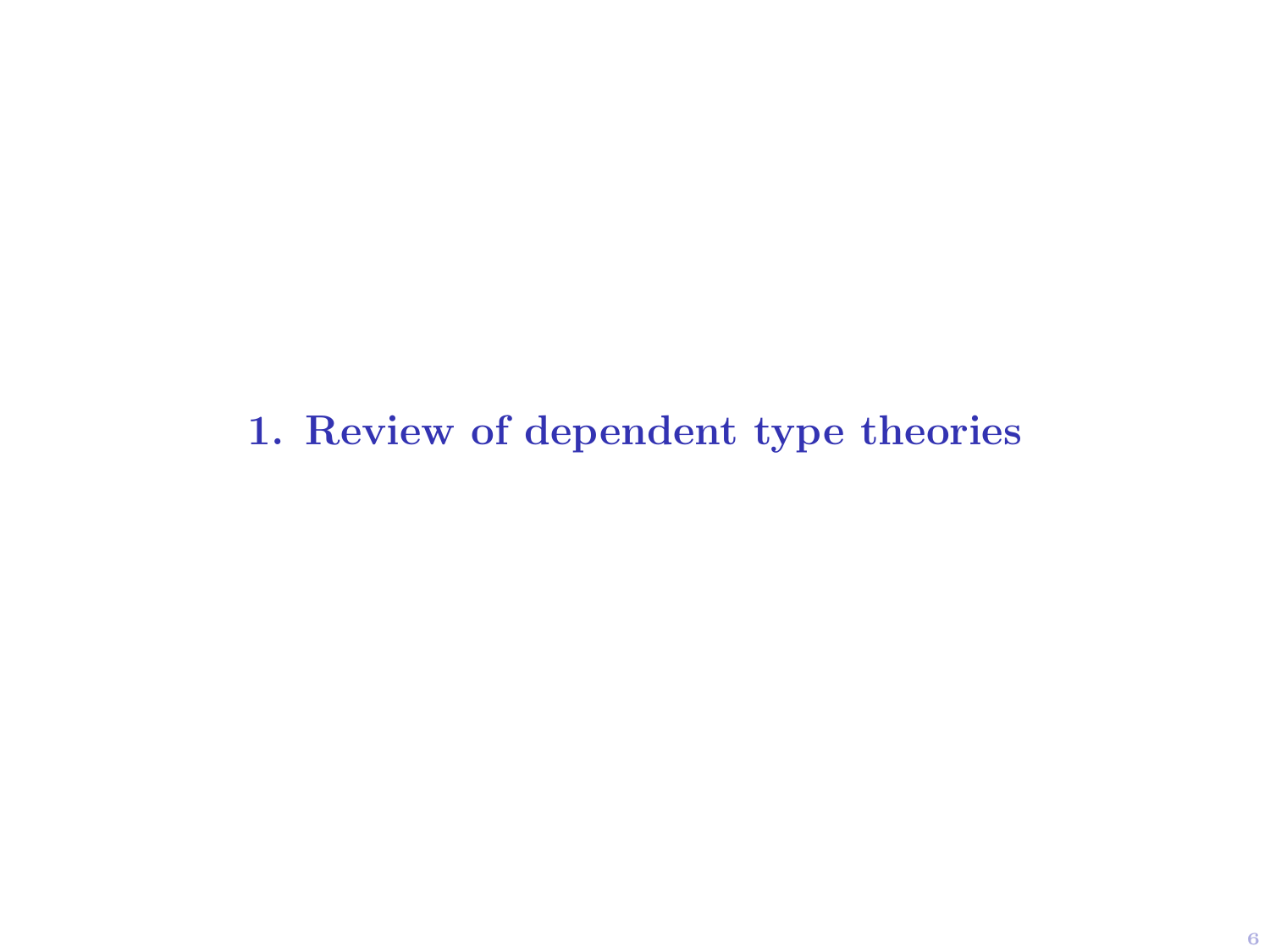Dependent type theories (I)

Key idea. We have types and their elements

#### $A:$  type  $a:A$

and also dependent types and their elements

 $x: A \vdash B(x):$  type  $x: A \vdash b(x): B(x)$ 

#### Examples.

- $\blacktriangleright$  0: Nat
- $\blacktriangleright$  [3, 14, 2]: List(Nat)
- $\blacktriangleright$  n: Nat  $\vdash$  List<sub>n</sub>(Bool): type

$$
\blacktriangleright \ x \colon A \vdash \mathsf{refl}(x) \colon \mathsf{Id}_A(x, x).
$$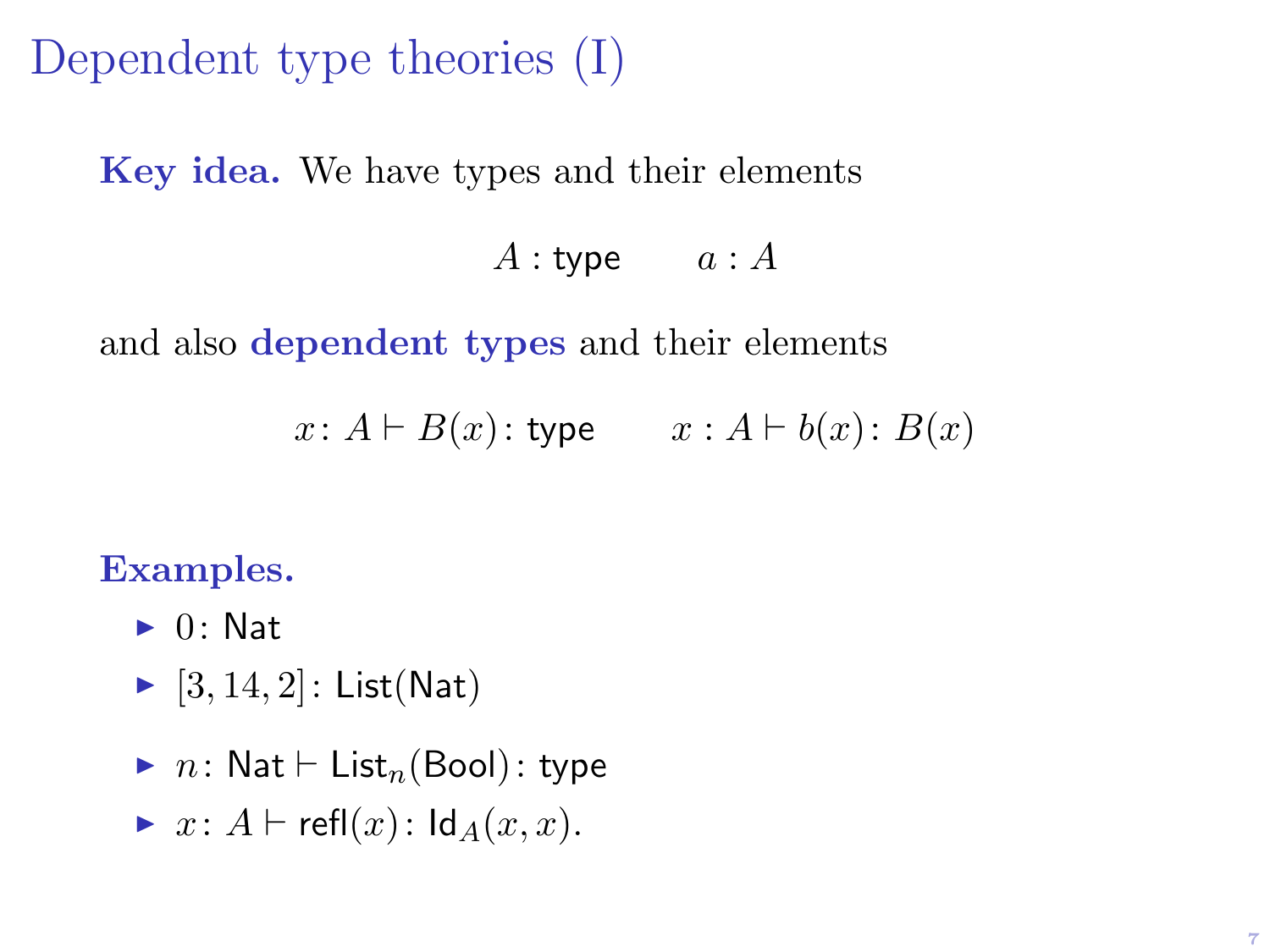### Dependent type theories (II)

In general, dependent types and their elements have the form

$$
\Gamma \vdash A : \mathsf{type} \qquad \Gamma \vdash a : A
$$

where  $\Gamma$  is a **context**, i.e. a sequence of variable declarations

$$
(x_0: A_0, x_1: A_1(x_0), \ldots, x_n: A_n(x_0, \ldots, x_{n-1}))
$$

Examples.

 $\triangleright$  n: Nat ,  $\ell$ : List<sub>n</sub>(Nat)  $\vdash$  reverse( $\ell$ ): List<sub>n</sub>(Nat)

 $\triangleright x, y, z \colon A, u : \mathsf{Id}_A(x, y), v : \mathsf{Id}_A(y, z) \vdash \mathsf{trans}(u, v) : \mathsf{Id}_A(x, z).$ 

We write ( ) for the empty context.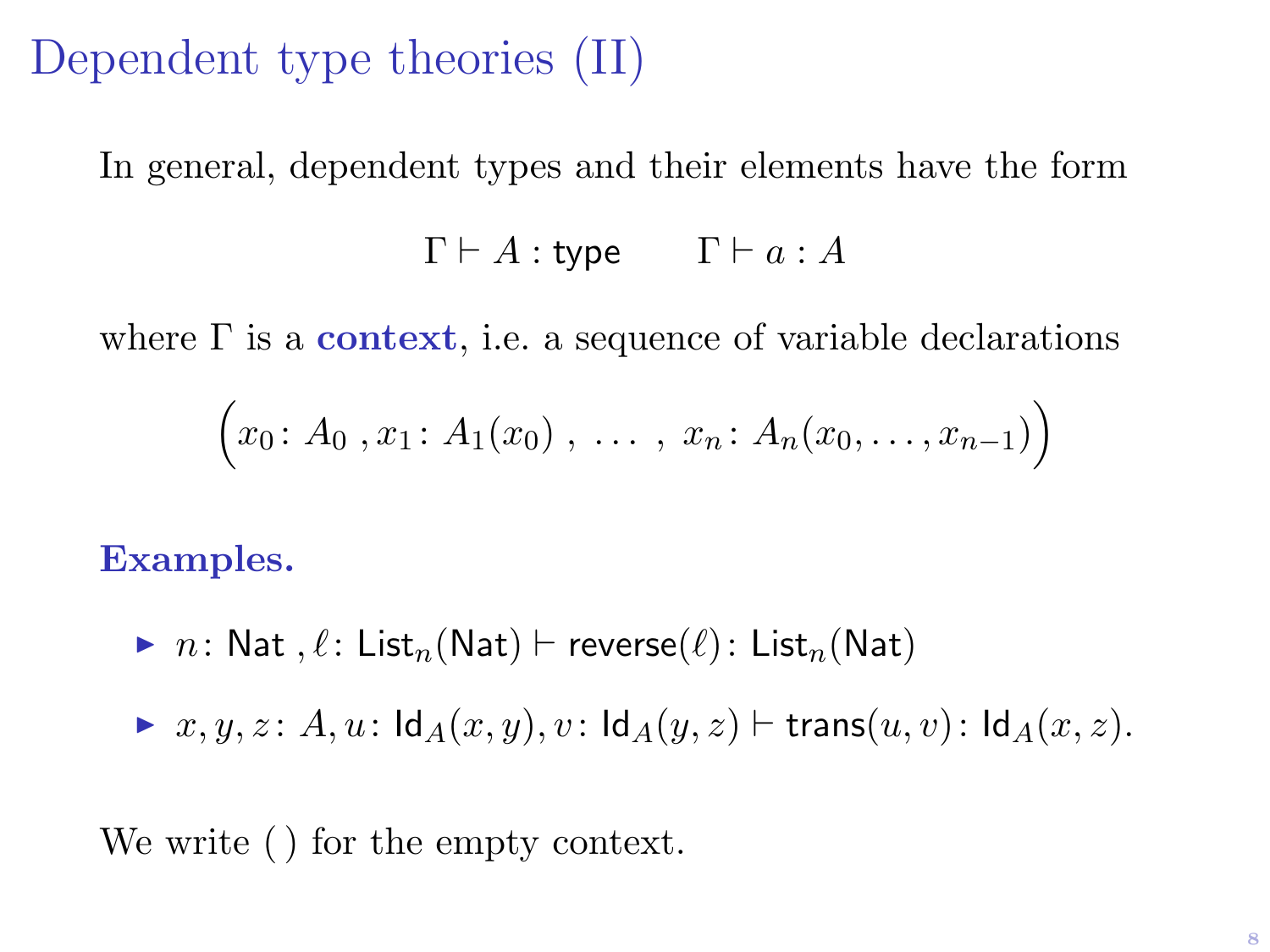### Dependent type theories (III)

A dependent type theory has:

(1) Structural rules

(2) Rules for primitive types, e.g.

Empty, Unit, Bool, Nat

(3) Rules for forming new types from old, e.g.

$$
A \times B
$$
,  $A \to B$ ,  $A + B$ ,  
\n $Id_A(a, b)$ ,  $(\Sigma x : A)B$ ,  $(\Pi x : A)B$ .

These rules have an abstract description (cf. typed  $\lambda$ -calculus).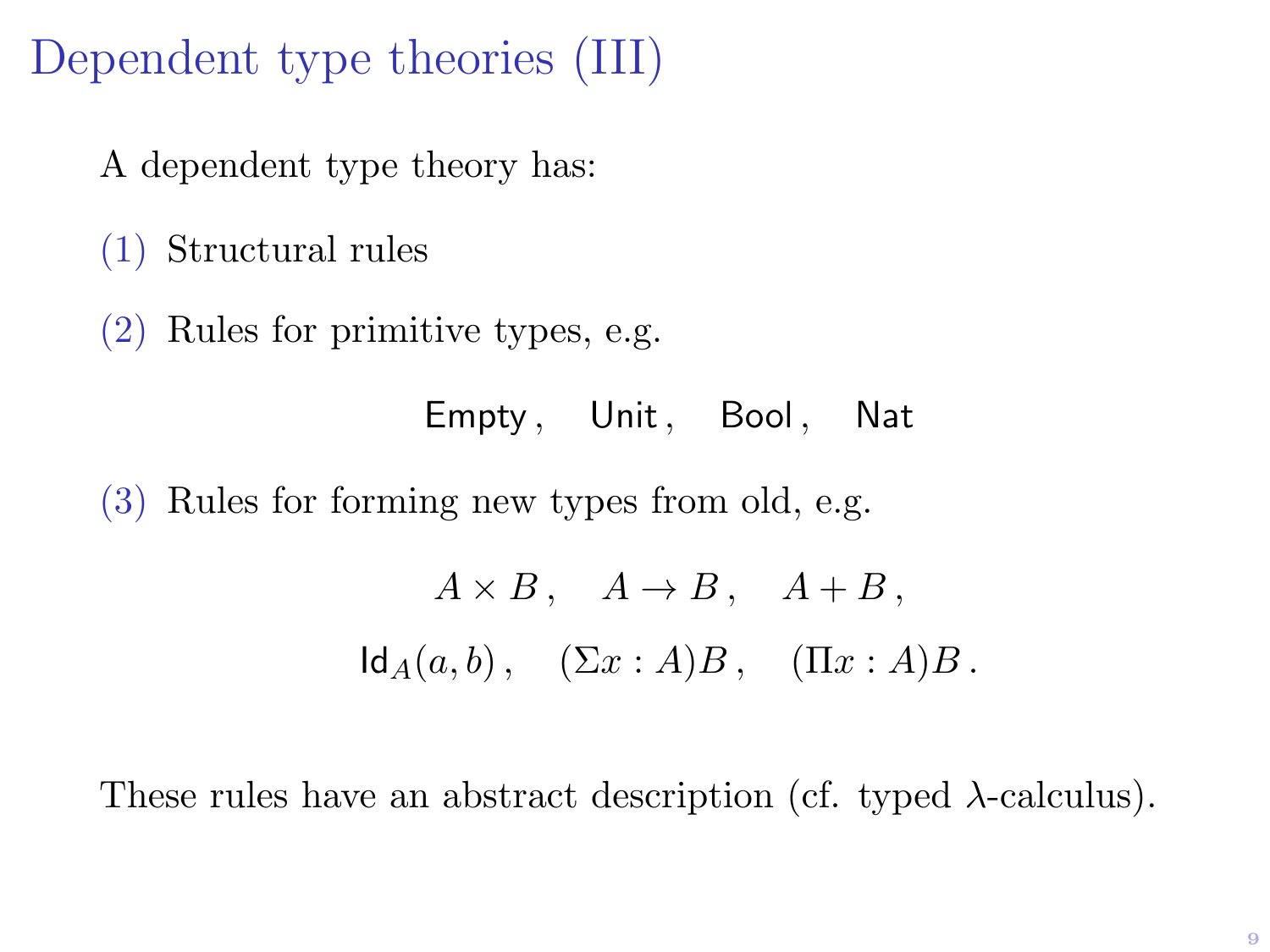### The syntactic category

The syntactic category of a dependent type theory  $T$  has:

- $\triangleright$  Objects: contexts Γ, Δ, ...
- $\blacktriangleright$  Morphisms: terms-in-context, e.g.

$$
\Gamma \to (x : A) \qquad \Longleftrightarrow \quad (a), \text{ where } \Gamma \vdash a : A
$$
  

$$
\Gamma \to (x : A, y : B(x)) \qquad \Longleftrightarrow \quad (a, b), \text{ where } \begin{cases} \Gamma \vdash a : A \\ \Gamma \vdash b : B(a) \end{cases}
$$

#### Examples.

- A morphism  $(x: A) \rightarrow (y: B)$  is a family  $x: A \vdash f(x): B$ .
- A morphism ( )  $\rightarrow$  (x: A) is an element a: A.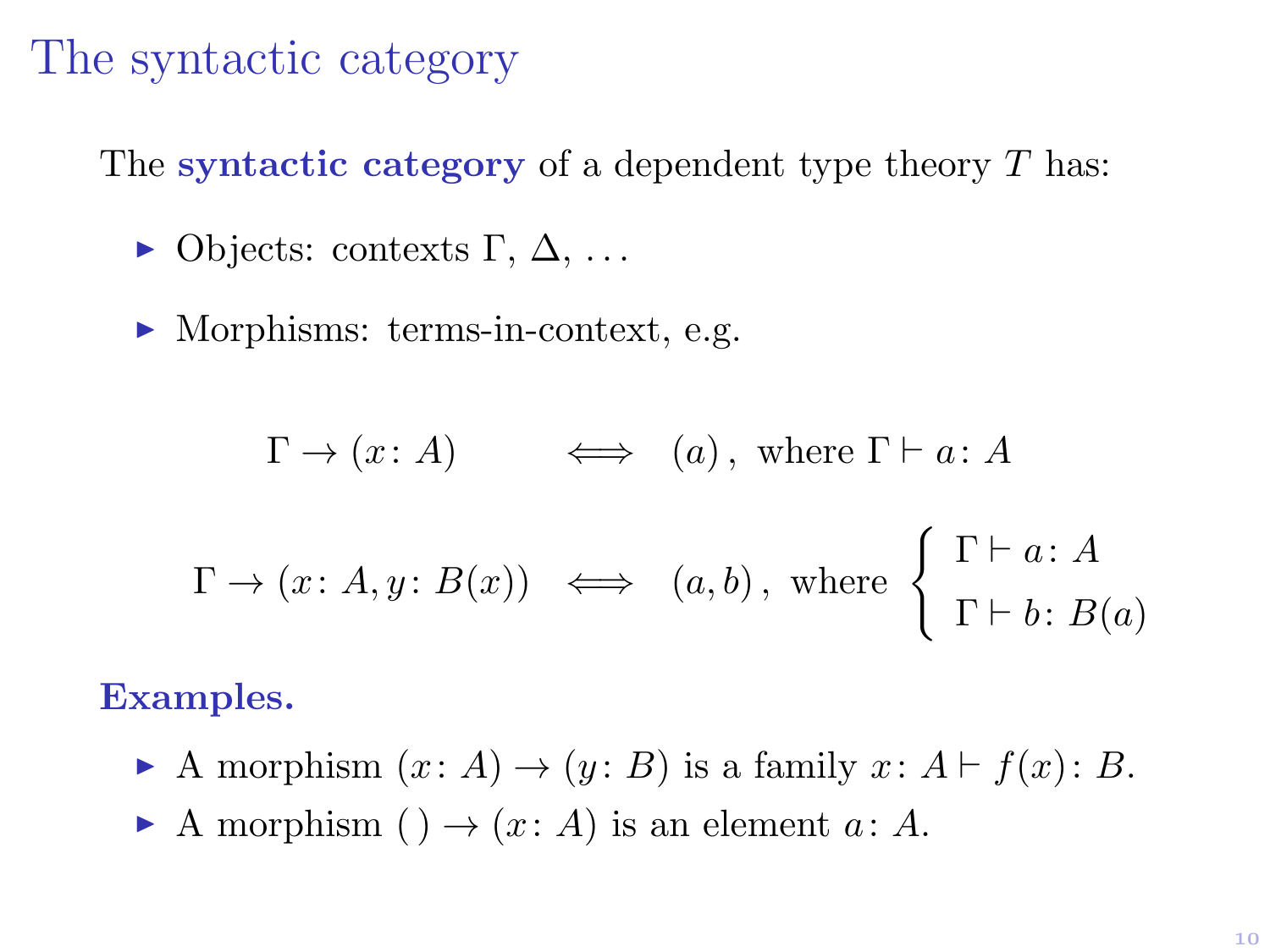### Display maps

#### Definition. A display map is a morphism of the form

$$
p_A\colon (\Gamma, x\colon A)\to(\Gamma)\,,
$$

given by the list of the variables in Γ, where  $\Gamma \vdash A$ : type.

Examples.

$$
\blacktriangleright (x) \colon (x \colon A, y \colon B(x)) \to (x \colon A)
$$

$$
\blacktriangleright (x, y) \colon (x \colon A, y \colon B(x), z \colon C(x, y)) \to (x \colon A, y \colon B(x))
$$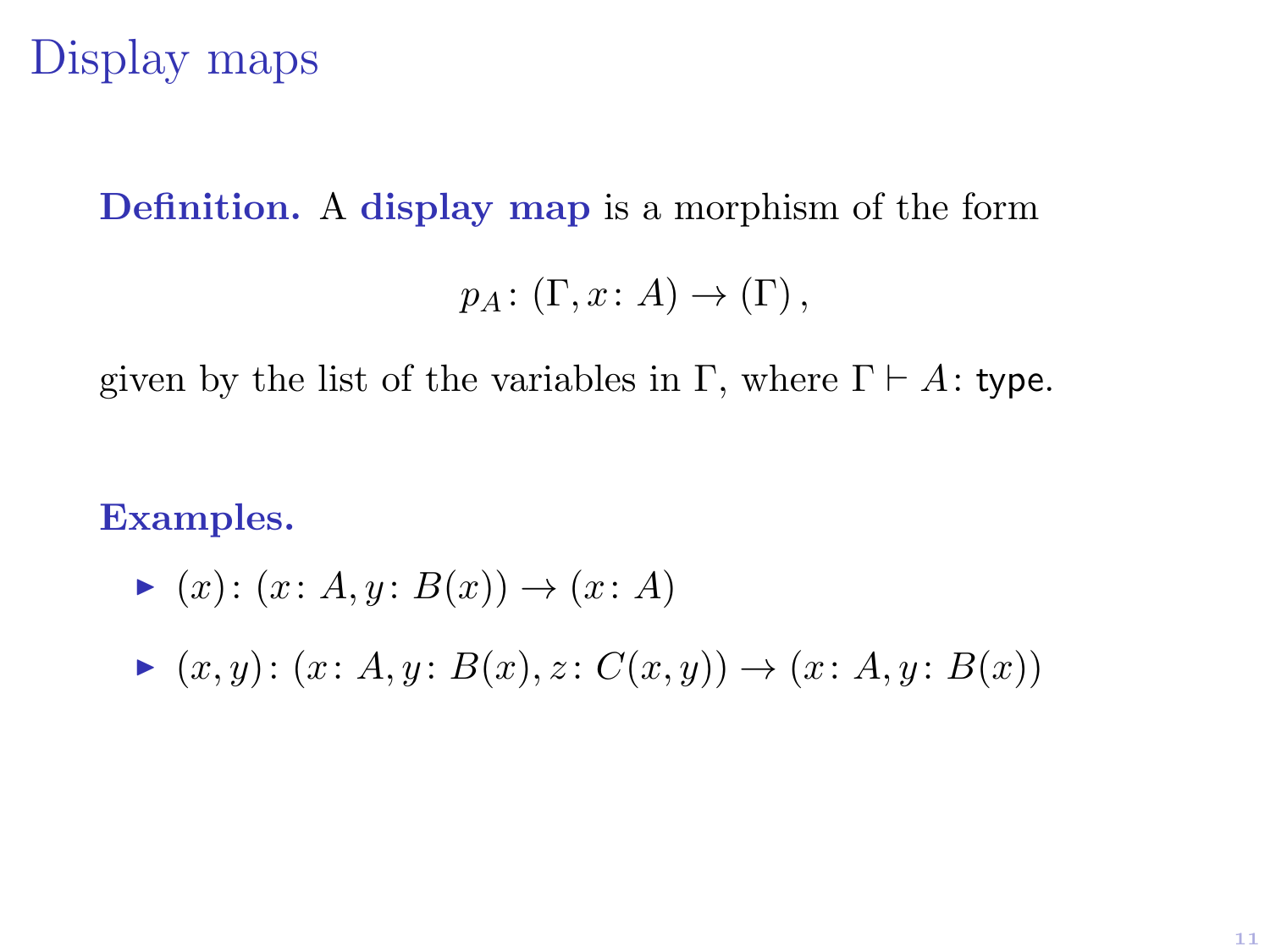### Dependent elements as sections

**Remark.** For a dependent type  $\Gamma \vdash A$ : type, a section of  $p_A$ 



is the same thing as a dependent element

 $\Gamma \vdash a : A$ 

The section is given by the sequence  $(\ldots, a)$ .

**Note.** For  $\Gamma = ($  ), we have just  $a: A$ , as before.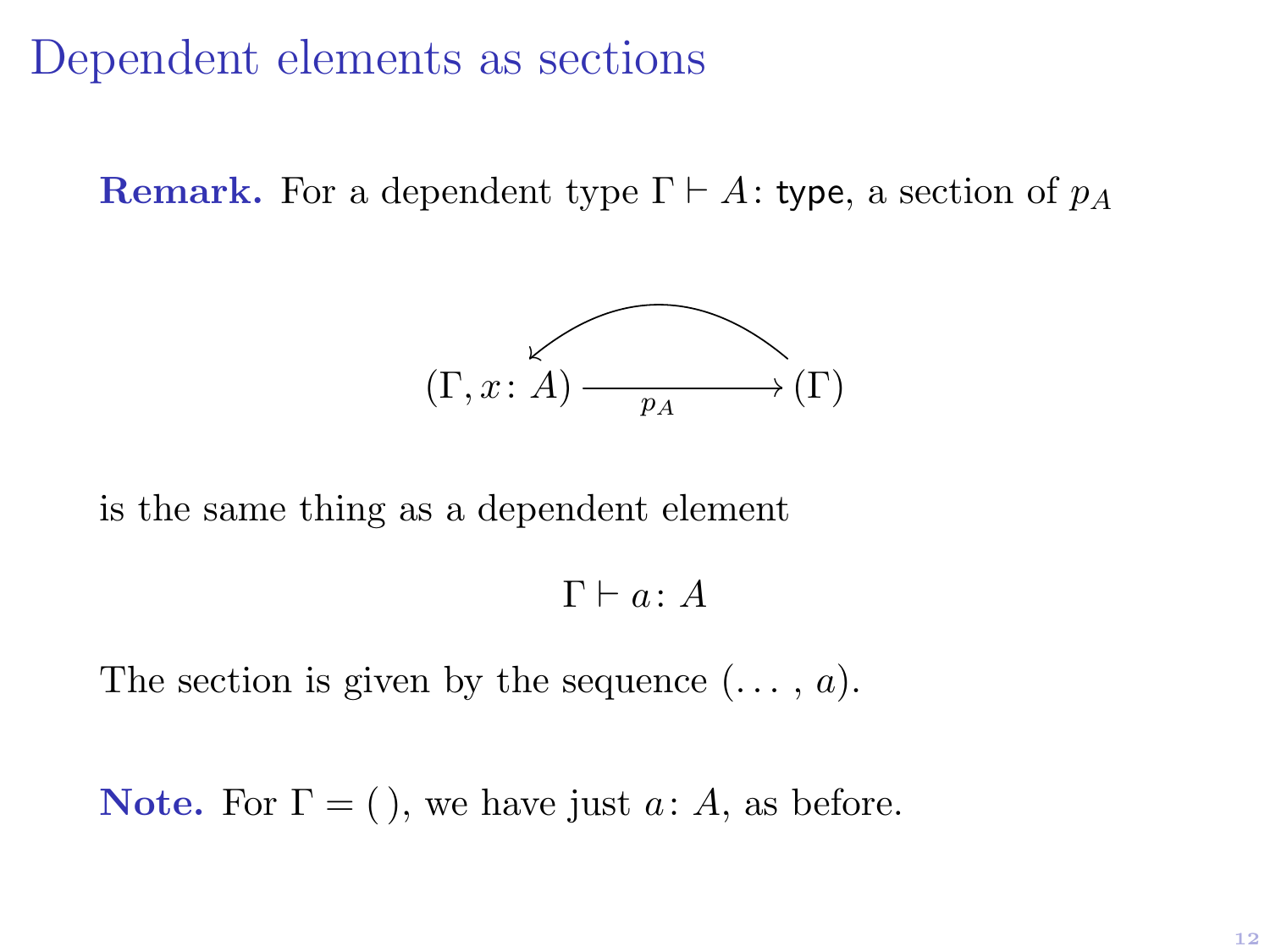### Substitution as pullback

For every

- $\blacktriangleright$  display map  $p_A : (\Gamma, x : A) \to \Gamma$
- $\triangleright$  context morphism  $\sigma$ : Δ → Γ

we have a pullback diagram



Example.

$$
(x: A, z: C(f(x))) \longrightarrow (y: B, z: C(y))
$$
  
\n
$$
\downarrow \qquad \qquad \downarrow_{PB}
$$
  
\n
$$
(x: A) \longrightarrow f(x) \qquad \qquad (y: B)
$$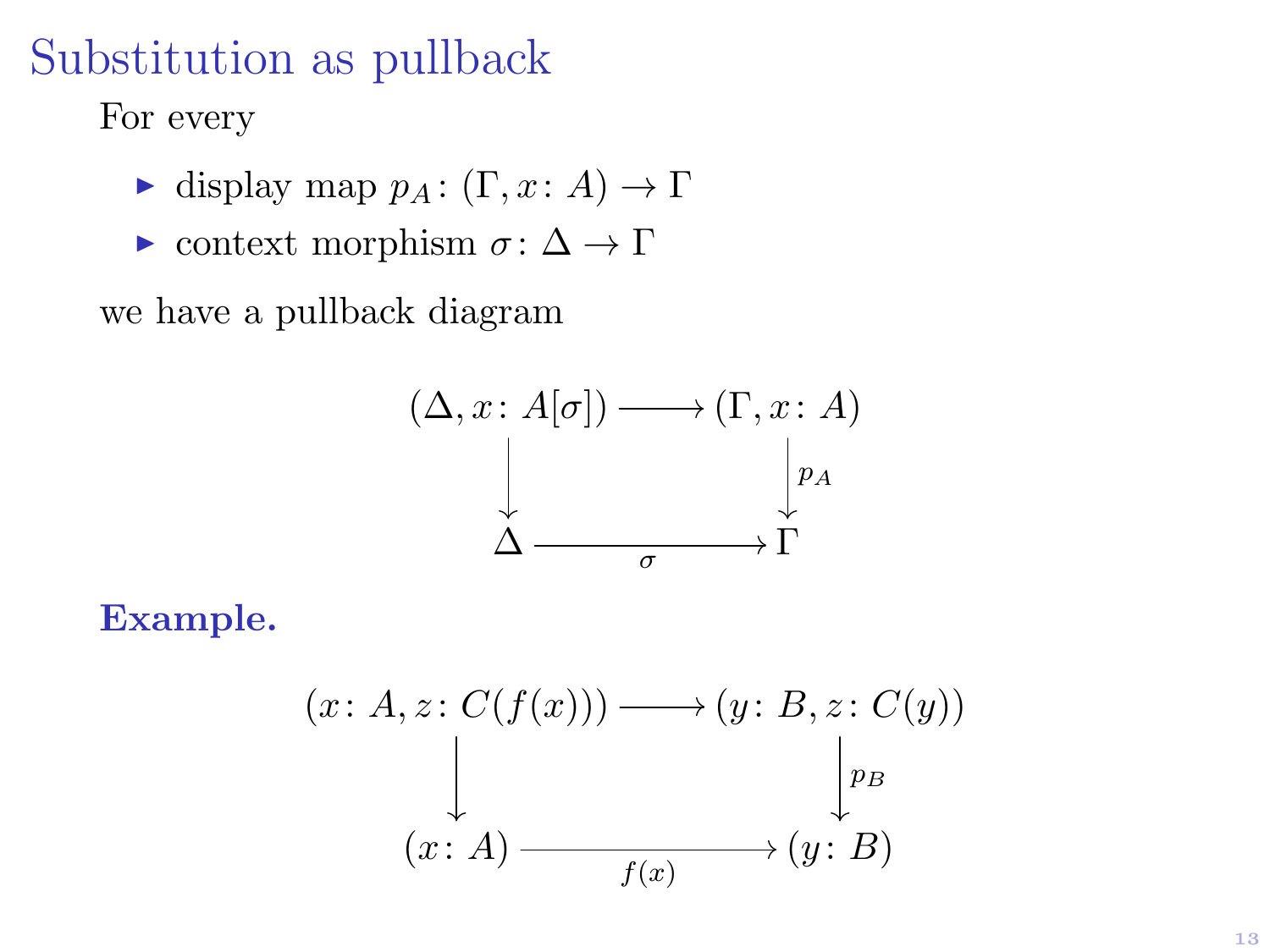### Basic axiomatic setting

Definition. A category with projections consists of

- $\triangleright$  a category  $\mathbb C$  with a terminal object 1
- $\triangleright$  a class of maps  $\mathcal{P}$ , called **projections**

such that:

- $\triangleright$  P contains isomorphisms and is closed under composition,
- ► For every morphism  $p: E \to A$  in  $\mathcal P$  and  $f: B \to A$ , there is a pullback



with  $q: F \to B$  in  $\mathcal{P}$ .

Every map  $A \to 1$  is in  $\mathcal{P}$ .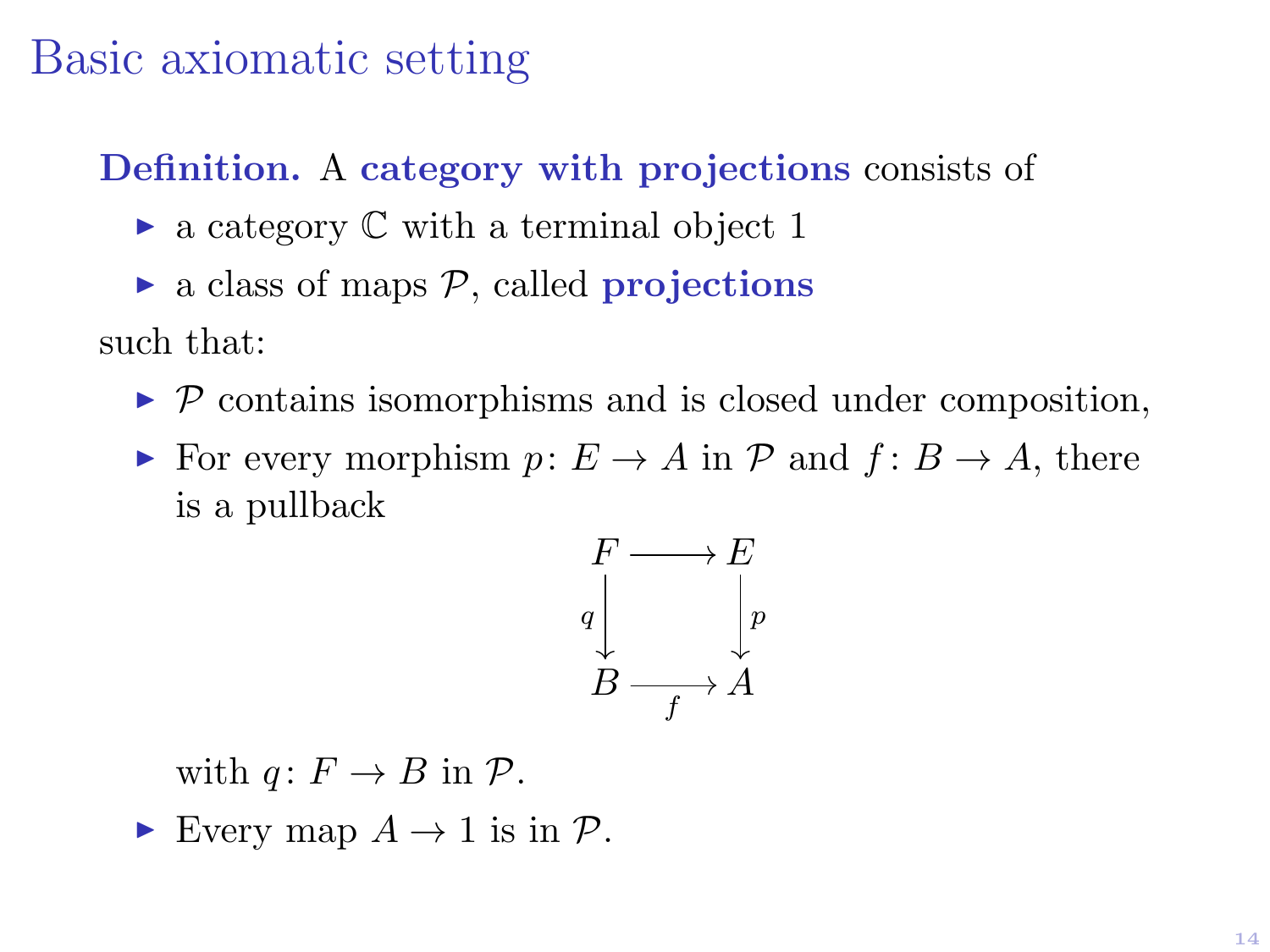### Examples of categories with projections

- 1. The syntactic category of a dependent type theory, with
- $P =$  closure of display maps under composition and isomorphisms
- **2.** The category of Kan complexes  $(=$  'spaces'), with
	- $P =$  Kan fibrations (= 'good projections')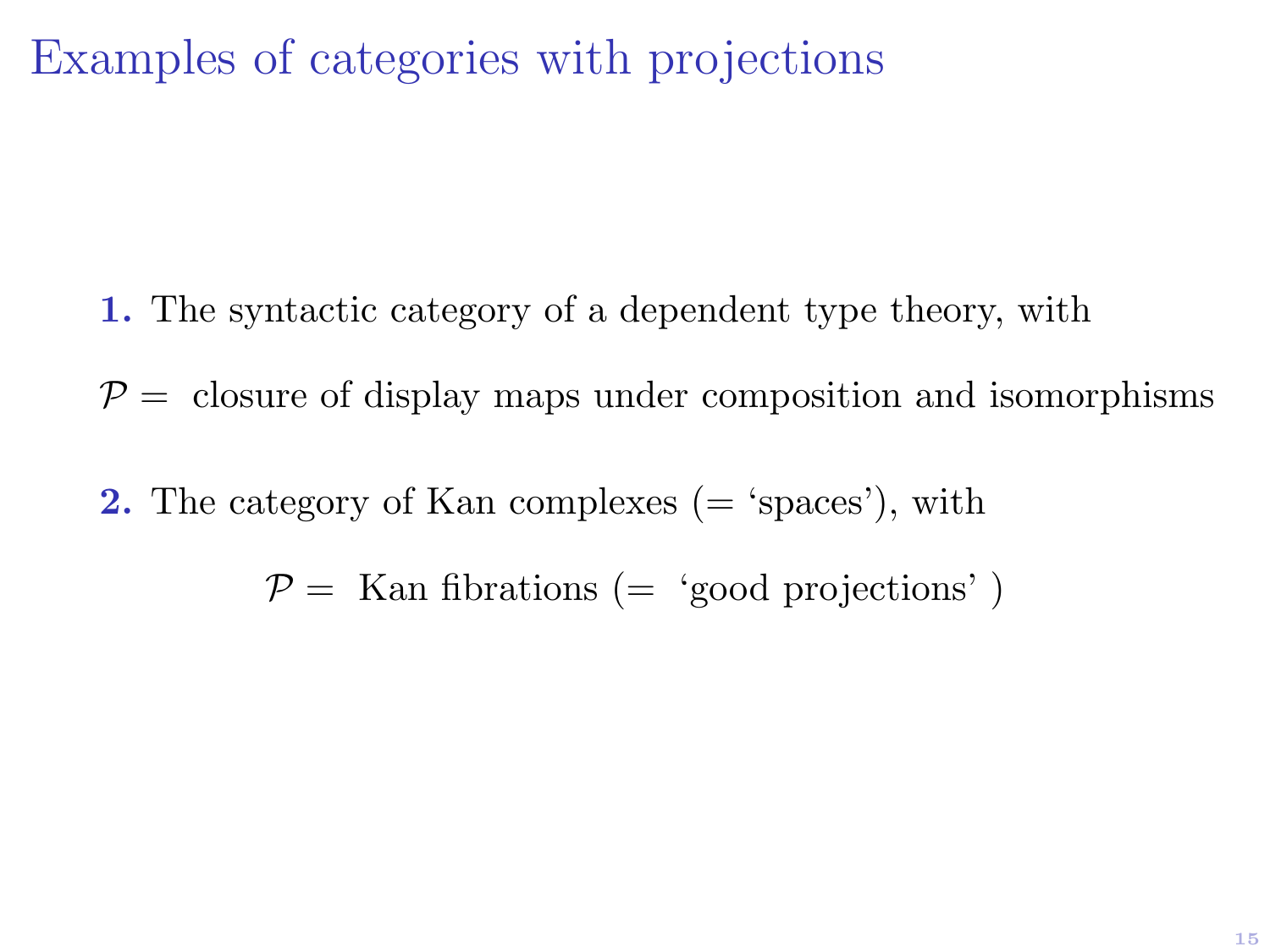### Σ-types and Π-types

 $\triangleright$  Σ-types are types of pairs:

$$
\frac{\Gamma, x \colon A \vdash B(x) \colon \mathsf{type}}{\Gamma \vdash (\Sigma x \colon A)B(x)} \qquad \frac{\Gamma \vdash a \colon A \quad \Gamma \vdash b \colon B(a) \colon \mathsf{type}}{\Gamma \vdash \mathsf{pair}(a, b) \colon (\Sigma x \colon A)B(x)}
$$

#### $\blacktriangleright$  II-types are types of sections:

| $\Gamma, x \colon A \vdash B(x) \colon \mathsf{type}$ | $\Gamma, x \colon A \vdash b(x) \colon B(x) \colon \mathsf{type}$    |
|-------------------------------------------------------|----------------------------------------------------------------------|
| $\Gamma \vdash (\Pi x \colon A) B(x)$                 | $\Gamma \vdash (\lambda x \colon A)b(x) \colon (\Pi x \colon A)B(x)$ |

Strong versions of their rules correspond to existence of adjunctions to the pullback functor along  $(\Gamma, x : A) \to (\Gamma)$ .

For identity types, ideas of homotopical algebra are necessary.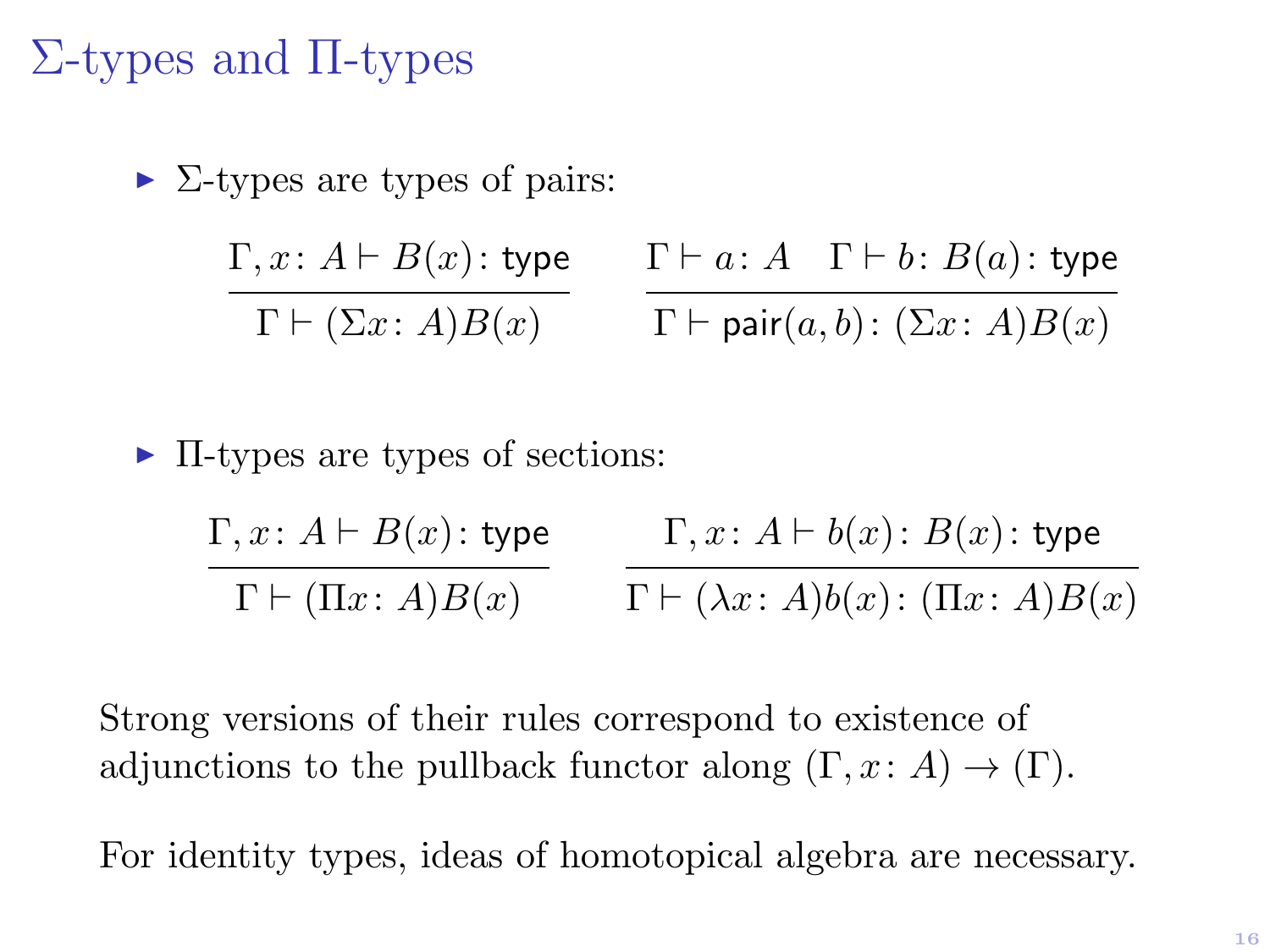2. Homotopical aspects of dependent type theories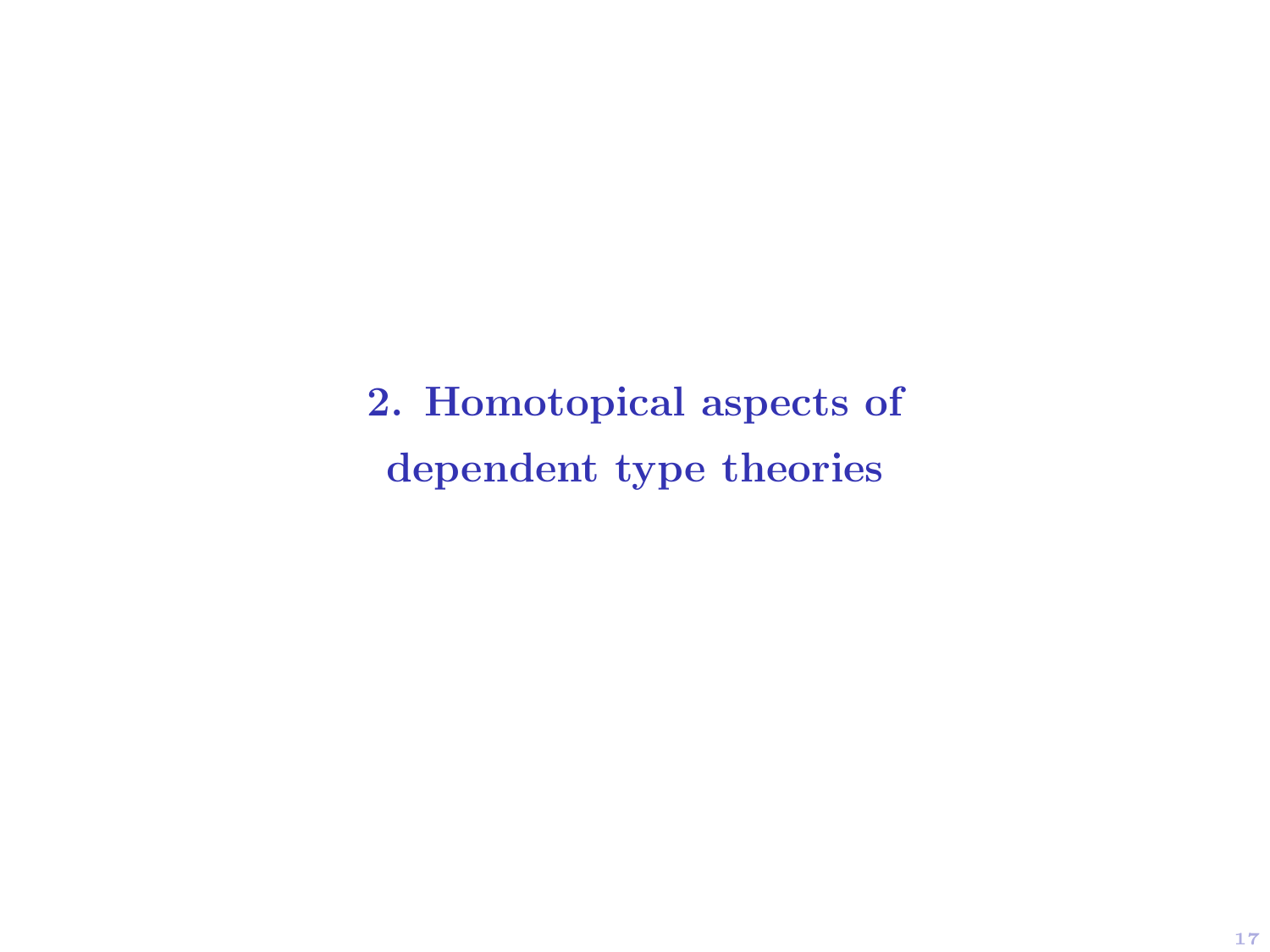# Analogy

 $A:$  type  $A$  space  $a: A$  point  $a \in A$ 

Type theory **Homotopy** theory  $x: A \vdash B(x):$  type fibration  $p: B \to A$  $x: A \vdash b(x): B(x)$  section of  $p: B \to A$  $x, y: A \vdash \mathsf{Id}_A(x, y)$  path space  $A^I \to A \times A$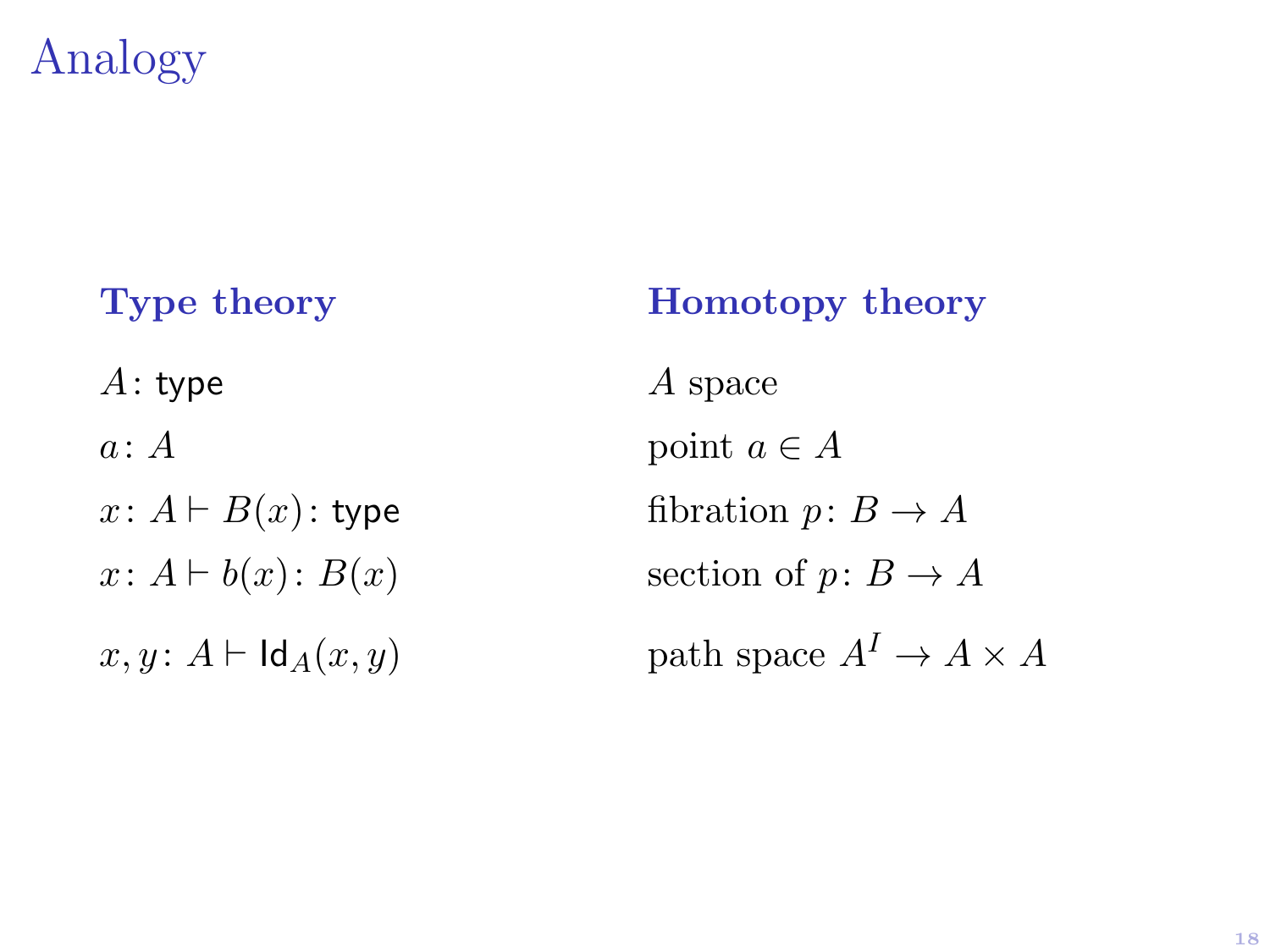$Id$ -types  $(I)$ 

#### Formation rule.

 $A :$ type  $a : A \quad b : A$  $\mathsf{Id}_A(a, b)$ : type

#### Introduction rule.

 $a : A$  $refl(a): Id_A(a, a)$ 

**Idea.**  $p \in \text{Id}_{A}(a, b) \iff p$  is a proof that a equals b.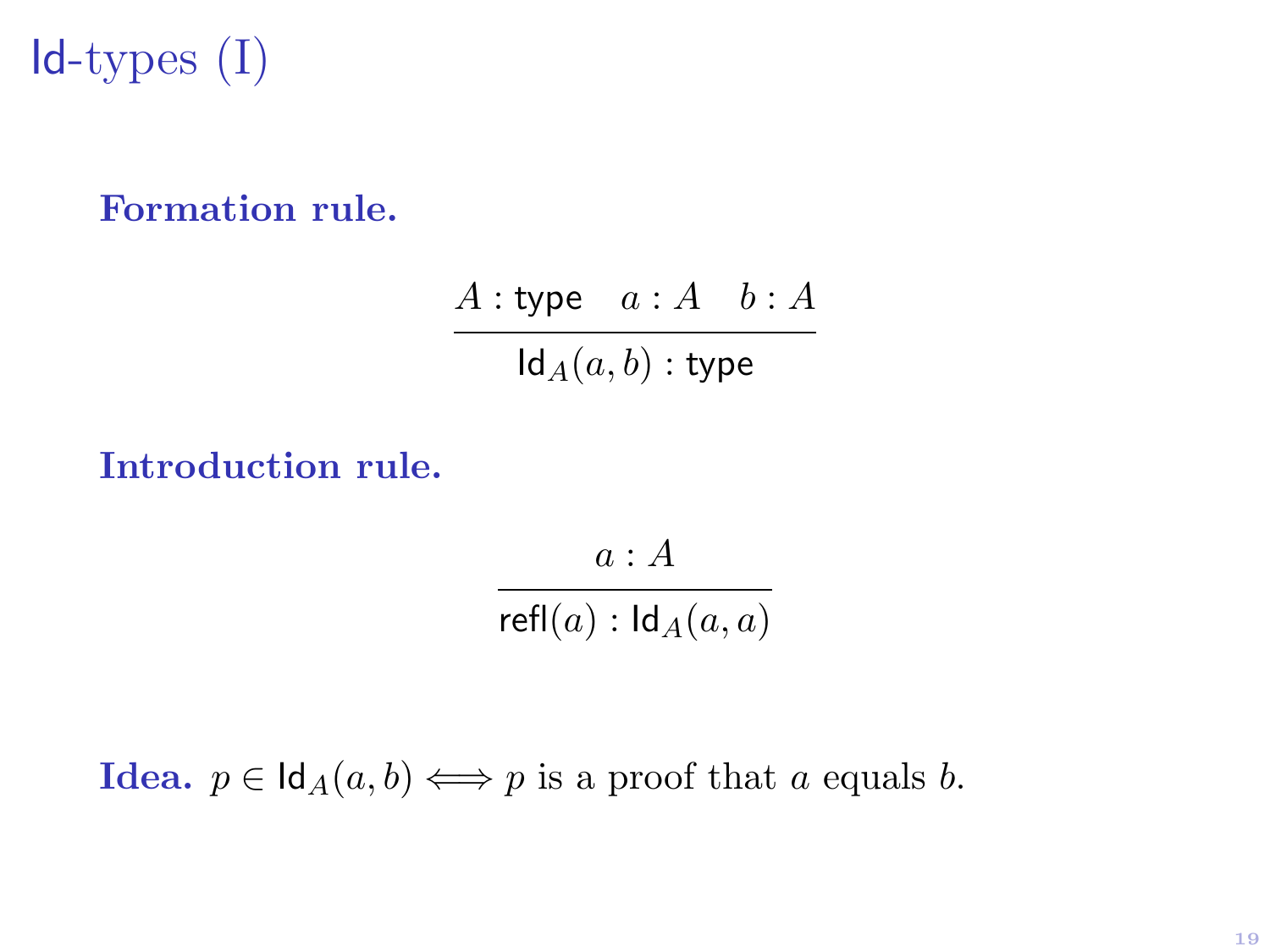# Id-types (II)

#### Elimination rule.

 $x, y : A, u : \mathsf{Id}_A(x, y) \vdash E(x, y, u) : \mathsf{type} \quad x : A \vdash d(x) : E(x, x, \mathsf{refl}(x))$ 

 $x, y : A, u : \mathsf{Id}_A(x, y) \vdash \mathsf{J}(x, y, y, d) : E(x, y, u)$ 

#### Computation rule.

 $x, y : A, u : \mathsf{Id}_A(x, y) \vdash E(x, y, u) : \mathsf{type} \quad x : A \vdash d(x) : E(x, \mathsf{refl}(x))$  $x: A \vdash J(x, x, \text{refl}(x), d) = d(x) : E(x, x, \text{refl}(x))$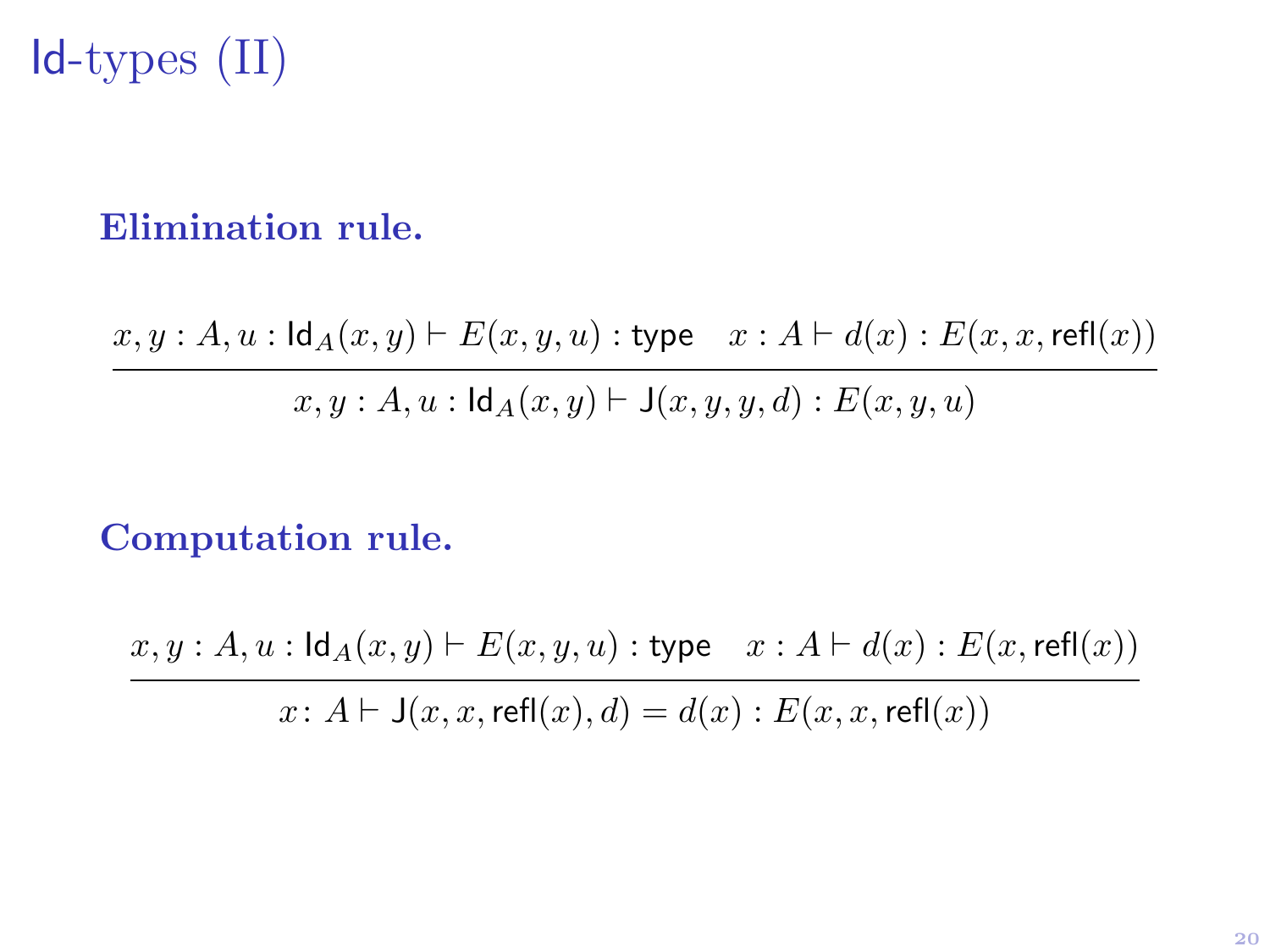Identity types in the syntactic category (I)

Formation rule. A display map

$$
p\colon (x\colon A,y\colon A,u\colon \mathsf{Id}_A(x,y))\to (x\colon A,y\colon A)
$$

Introduction rule. A factorisation

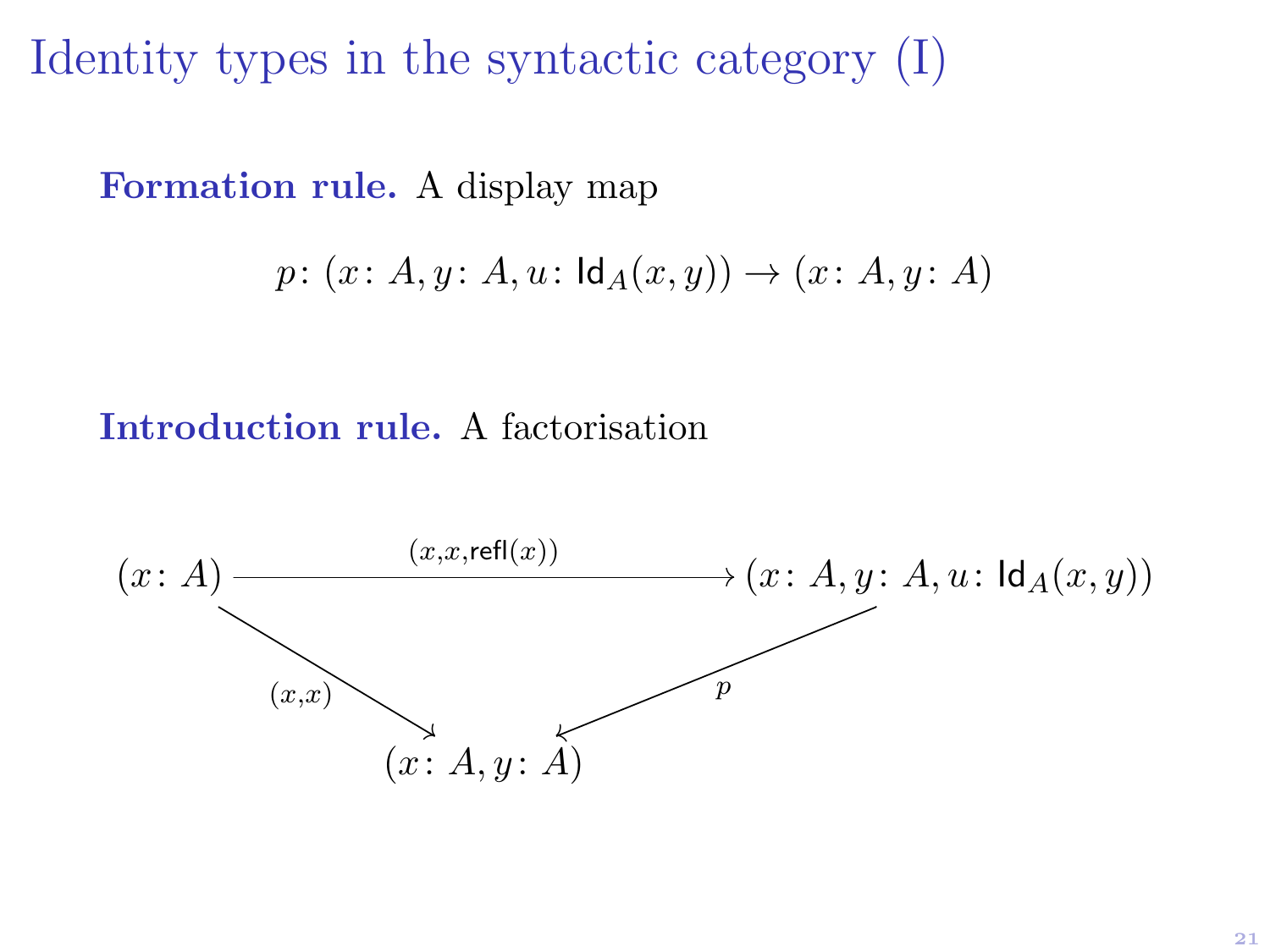Identity types in the syntactic category (II)

#### Elimination and computation rule. A diagonal filler for diagrams

$$
(x: A) \xrightarrow{(x,x,\text{refl}(x),d(x))} (x,y: A, u: \text{ld}(x,y), z: E(x,y,u))
$$
  

$$
(x,x,\text{refl}(x)) \xrightarrow{\left\vert x \right\vert} p_E
$$
  

$$
(x,y: A, u: \text{ld}(x,y)) \xrightarrow{=} (x,y: A, u: \text{ld}(x,y))
$$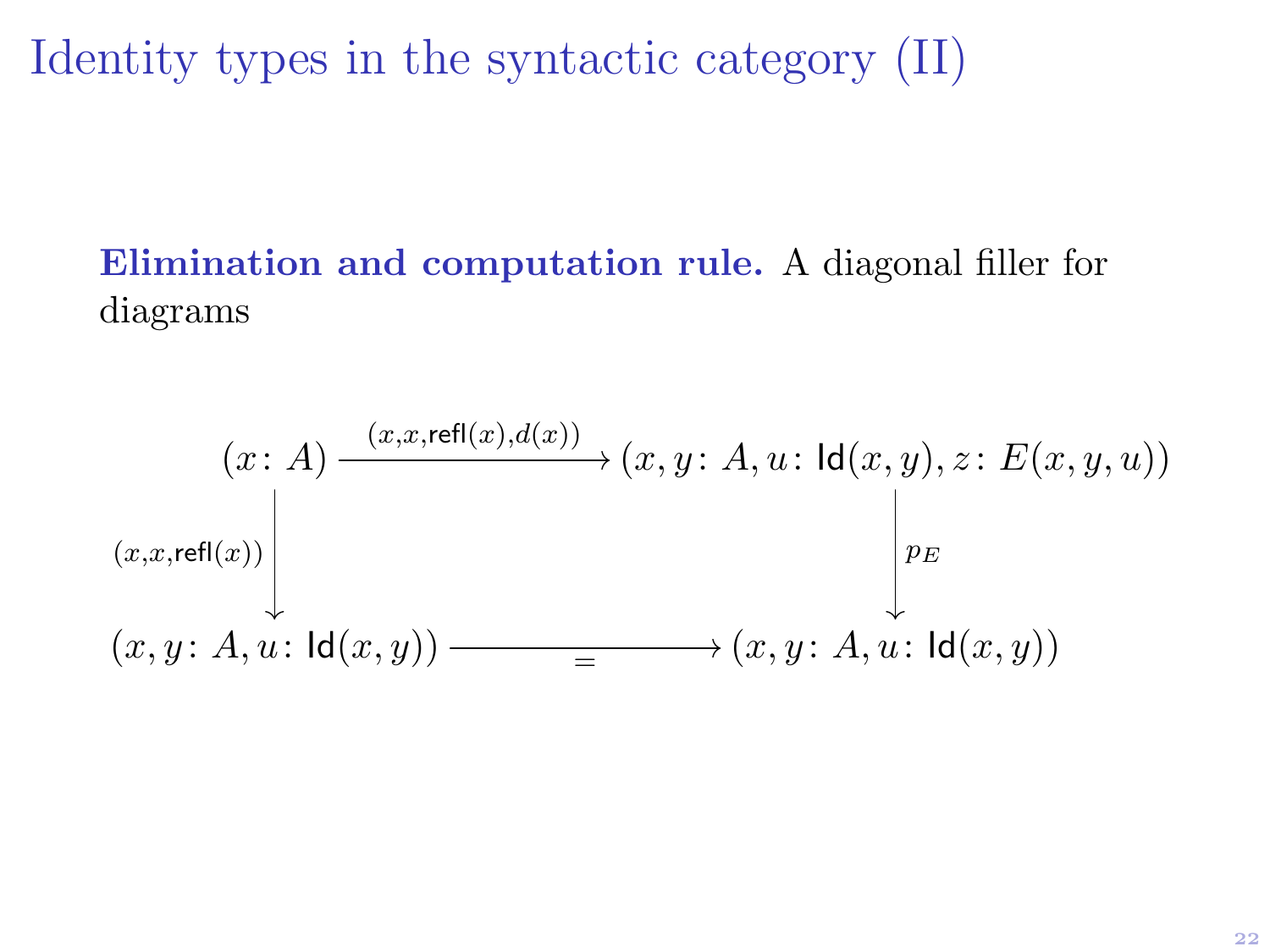### Anodyne maps

Let  $(\mathbb{C}, \mathcal{P})$  be a category with a class of projections.

**Definition.** We say that  $i: X \to Y$  is an anodyne map if it has the left lifting property with respect to every projection, i.e. every diagram



with  $p: E \to B$  in  $\mathcal{P}$ , has a diagonal filler.

Example. The morphism

$$
(x,x,\mathsf{refl}(x))\colon (x\colon A)\to (x,y\colon A,u\colon \mathsf{Id}(x,y))
$$

is anodyne.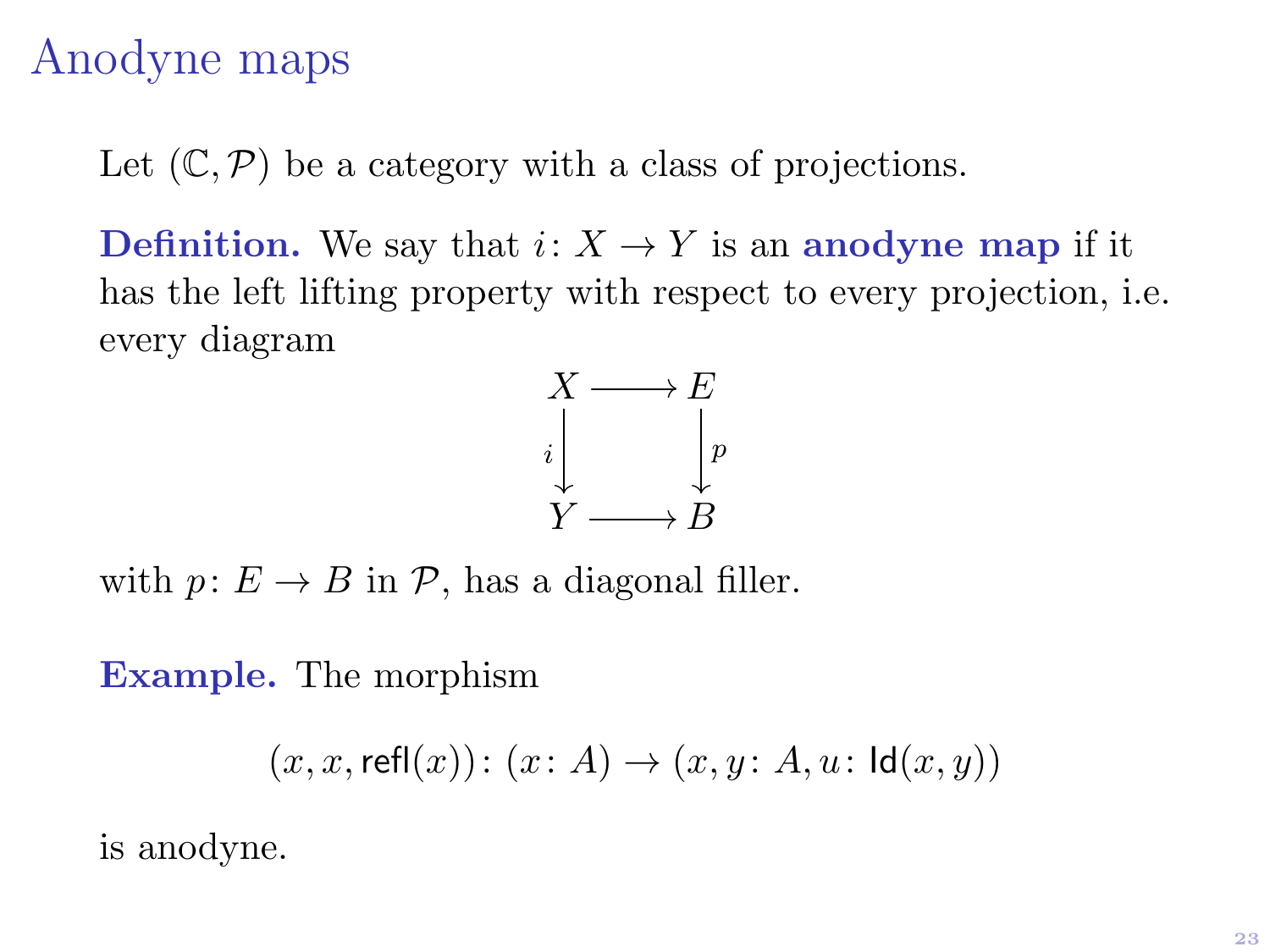Homotopical categories with projections

Definition. We say that a category with a class of projections  $(\mathbb{C}, \mathcal{P})$  is homotopical if

 $\triangleright$  every map factors as an anodyne map followed by a projection:



 $\triangleright$  the pullback of an anodyne map along a projection is anodyne.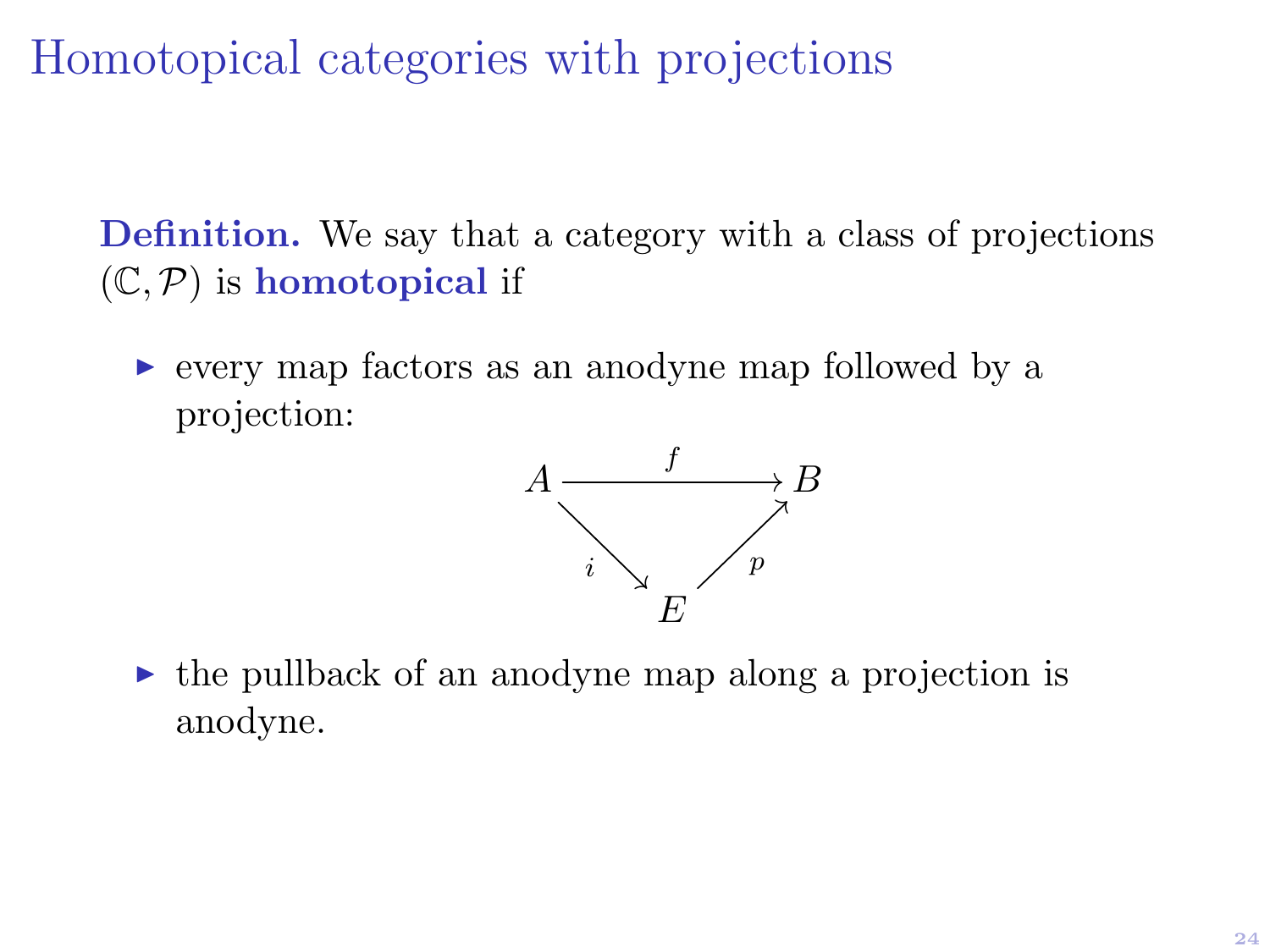### Examples

1. The syntactic category of a dependent type theory with identity types is homotopical (Gambino and Garner). For example:



2. The category of Kan complexes is homotopical.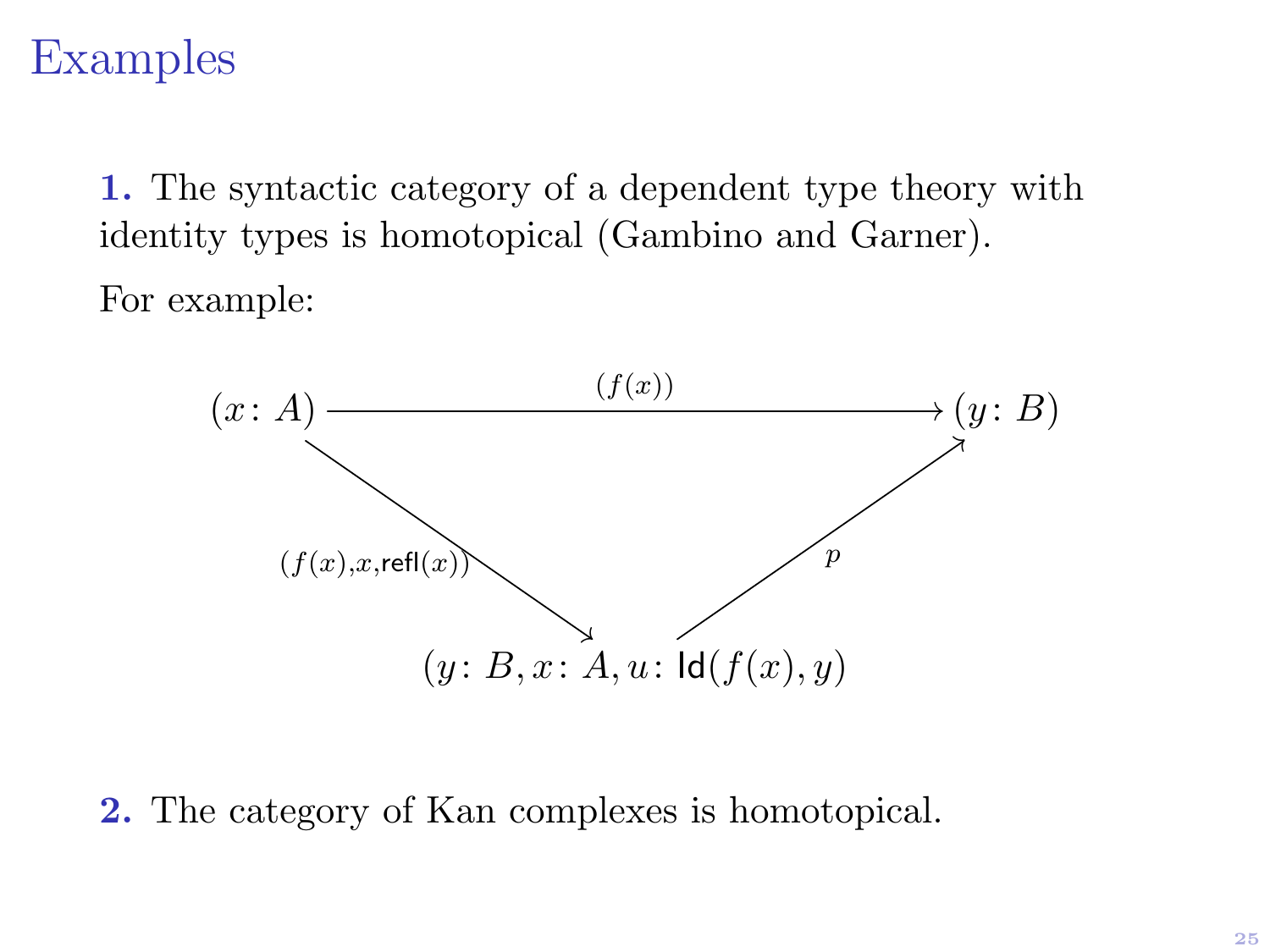# Relation to homotopical algebra

Homotopical categories with projections are a weakening of many structures considered in homotopical algebra.

In particular:

- $\blacktriangleright$  Minimal assumptions on  $\mathbb C$ (no completeness and cocompleteness)
- $\triangleright$  Just path objects, not cylinder objects (assumed in a model category)
- $\triangleright$  No functoriality of the factorisation (often assumed in the theory of model categories)

### Note. Strengthenings by adding

- $\blacktriangleright$  II-types and function extensionality
- $\triangleright$  higher inductive types (Lumsdaine and Shulman)
- $\blacktriangleright$  Univalence axiom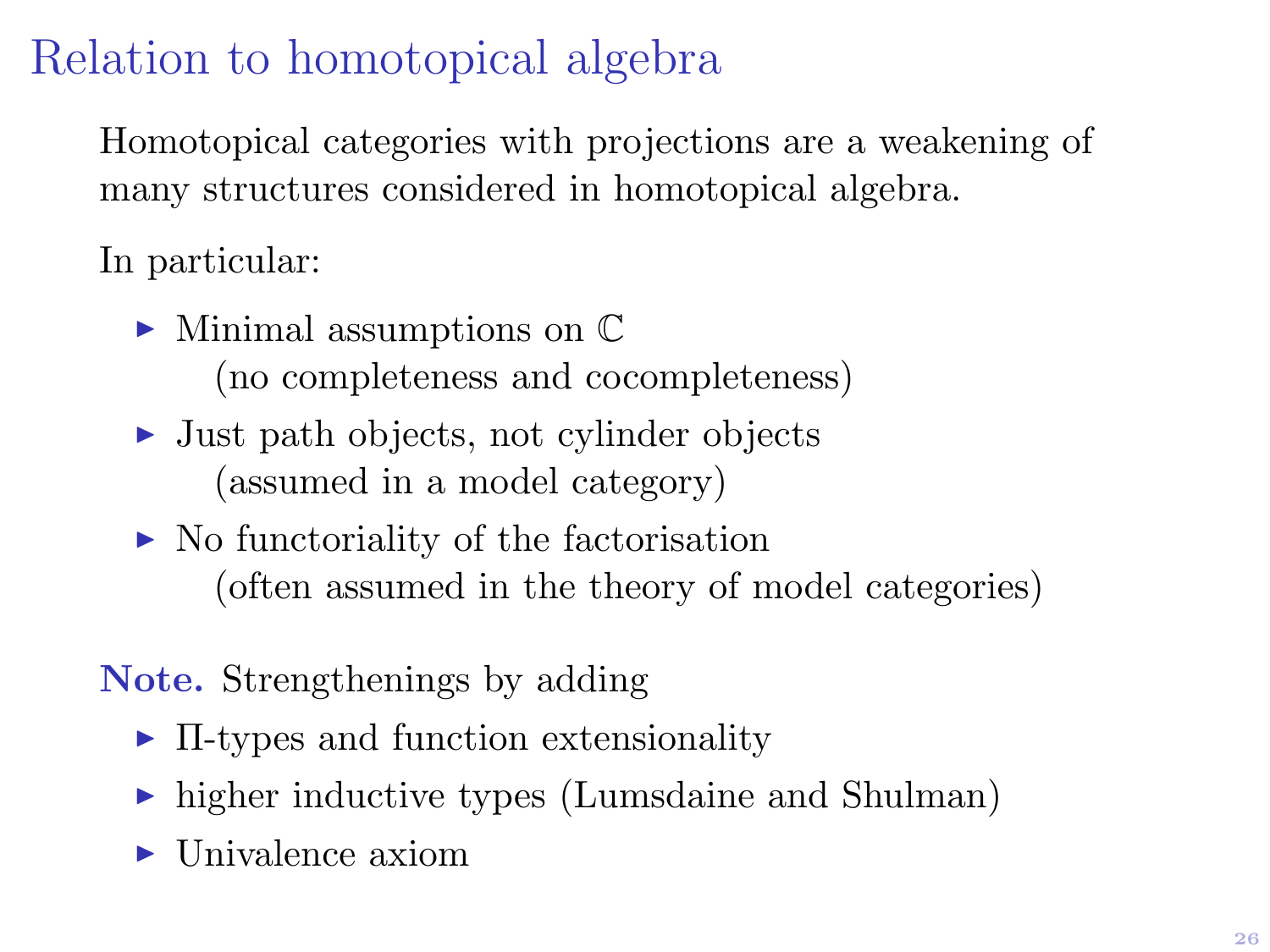### The Univalence axiom

Fix a type universe U: type.

```
A: \mathsf{U} \Longleftrightarrow A is a 'small type'
```
For each  $A, B$ : U, we have:

- $\blacktriangleright$  Id<sub>U</sub> $(A, B)$
- $\blacktriangleright$  the type Equiv $(A, B)$  of equivalences  $f : A \to B$ .
- $\blacktriangleright$  a function

$$
Id_{\mathsf{U}}(A,B)\to \mathsf{Equiv}(A,B)
$$

Univalence Axiom. The function  $\text{Id}_{\text{U}}(A, B) \to \text{Equiv}(A, B)$  is an equivalence.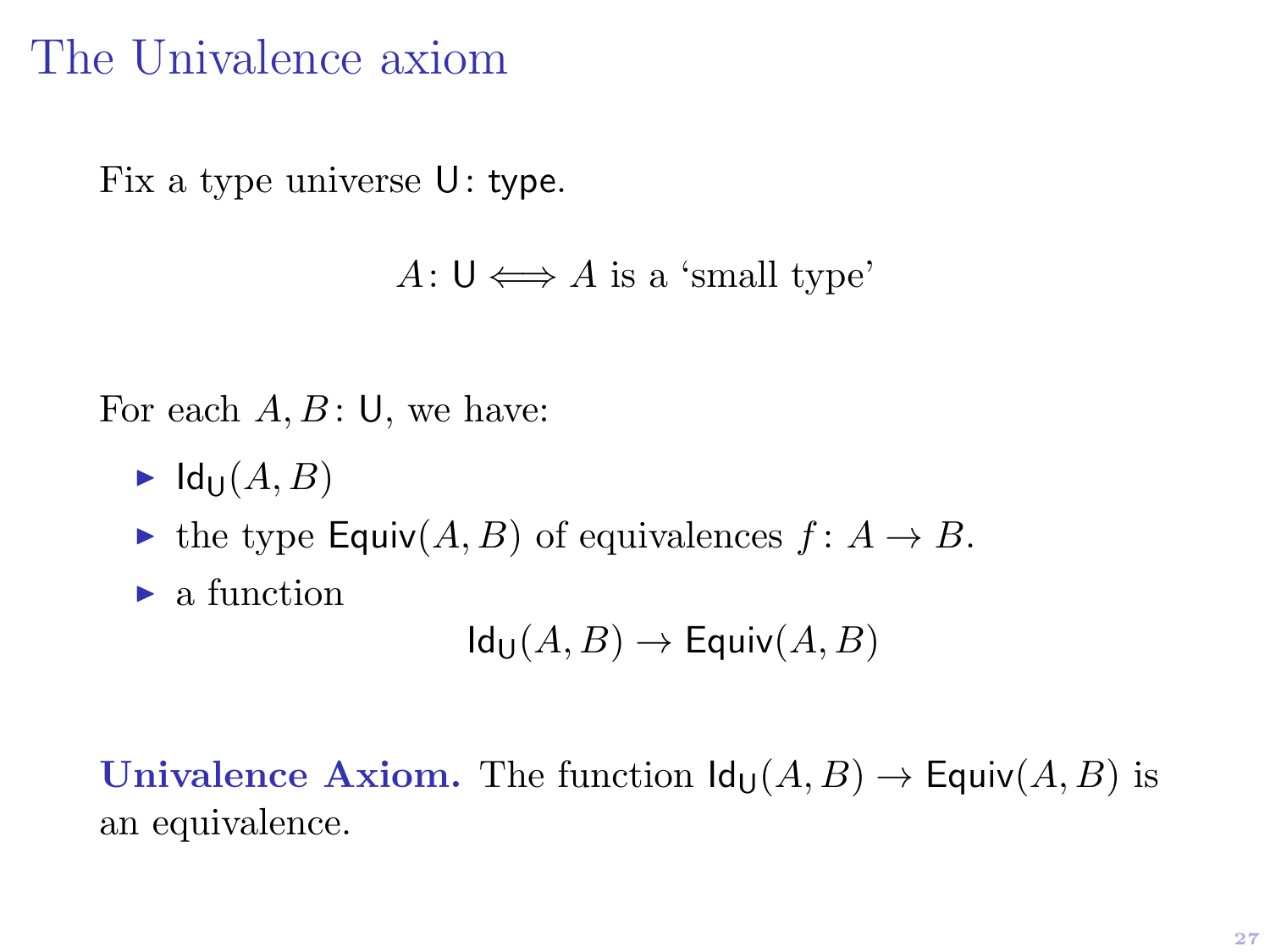3. Homotopy-initial natural numbers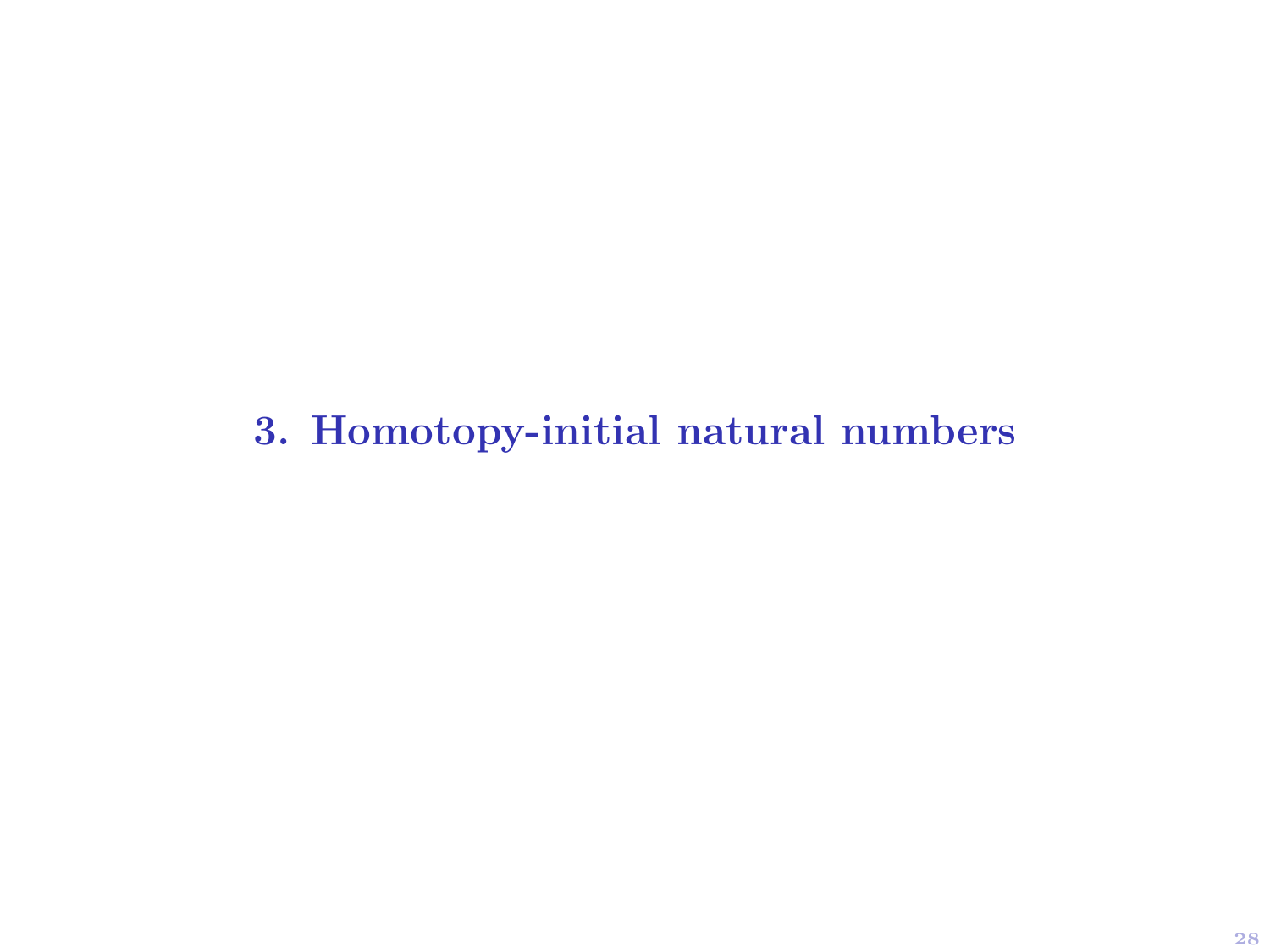The type of natural numbers (I)

Formation rule.

Nat : type

Introduction rules.

0 : Nat  $n : \mathsf{Nat}$  $succ(n)$ : Nat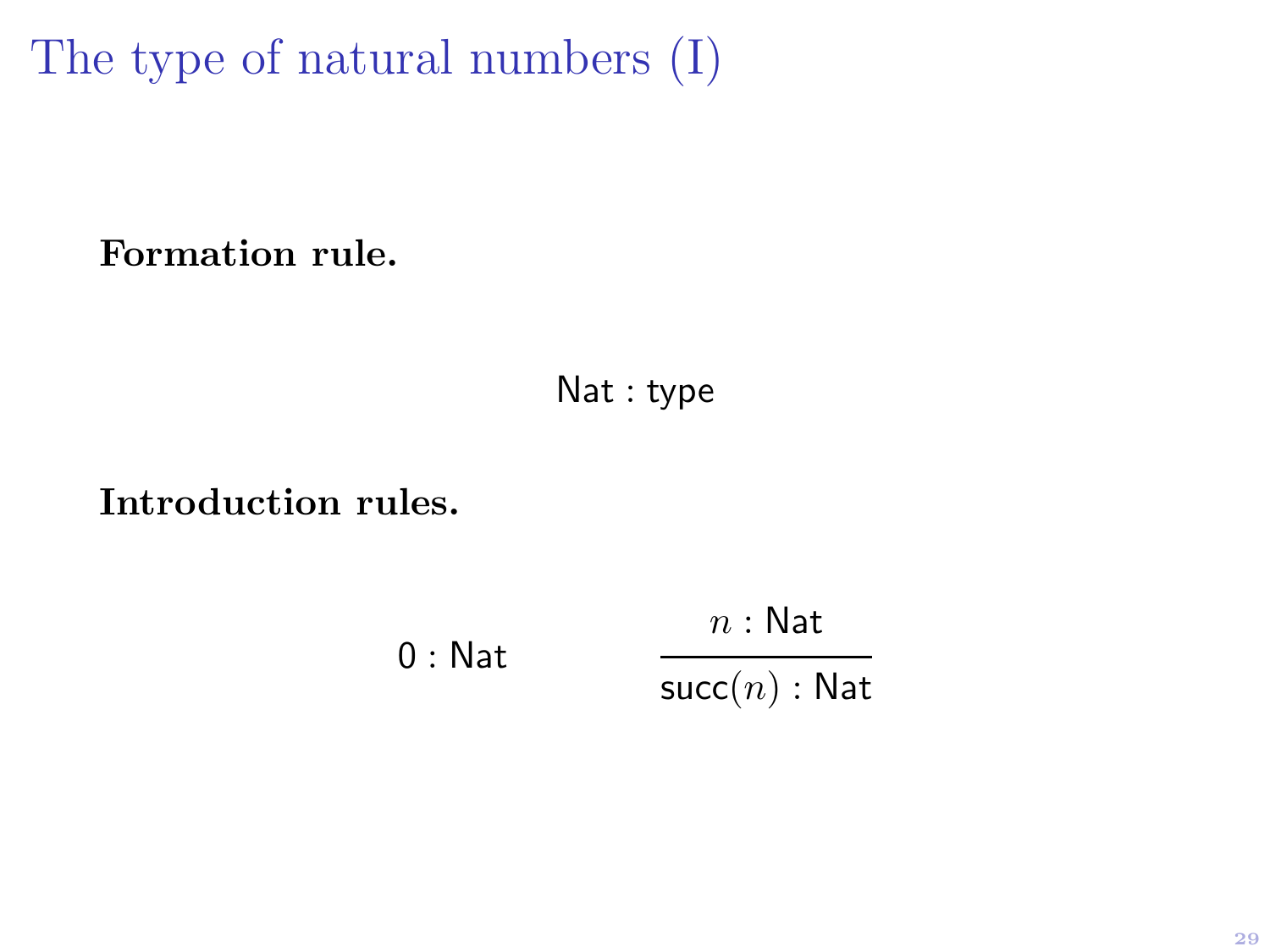## The type of natural numbers (II)

#### Elimination rule.

 $x : \mathsf{Nat} \vdash E(x) : \mathsf{type} \quad d : E(0) \quad x : \mathsf{Nat}, y : E(x) \vdash e(x, y) : E(\mathsf{succ}(x))$ x: Nat  $\vdash$  natrec $(x, d, e) : E(x)$ 

Computation rules.

 $x : \mathsf{Nat} \vdash E(x) : \mathsf{type} \quad d : E(0) \quad x : \mathsf{Nat}, y : E(x) \vdash e(x, y) : E(\mathsf{succ}(x))$ 

 $n \text{atrec}(0, d, e) = d : E(0)$ 

 $x : \mathsf{Nat} \vdash E(x) : \mathsf{type} \quad d : E(\mathsf{0}) \quad x : \mathsf{Nat}, y : E(x) \vdash e(x, y) : E(\mathsf{succ}(x))$ 

x : Nat  $\vdash$  natrec(succ(x),  $d, e$ ) =  $e(x, \text{natrec}(u, d, e))$  :  $E(\text{succ}(x))$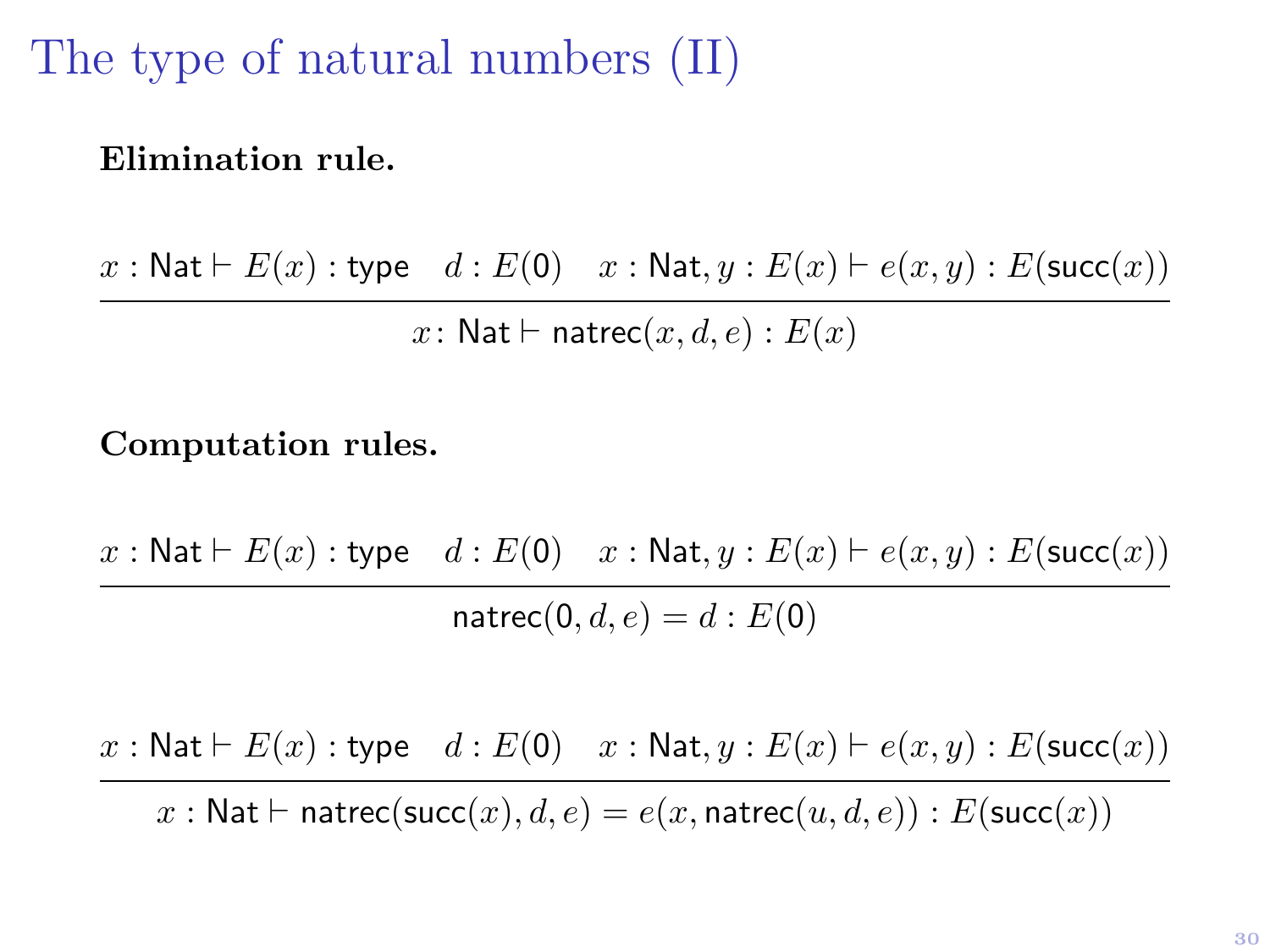### Homotopy-invariance

Note. If  $f: A \to \mathsf{Nat}$  is an equivalence, then A will satisfy

- $\triangleright$  the introduction rules for Nat,
- $\blacktriangleright$  the elimination rules for Nat,
- $\triangleright$  the computation rules, modified by having propositional equalities in the conclusion.

We call such a type **inductive**.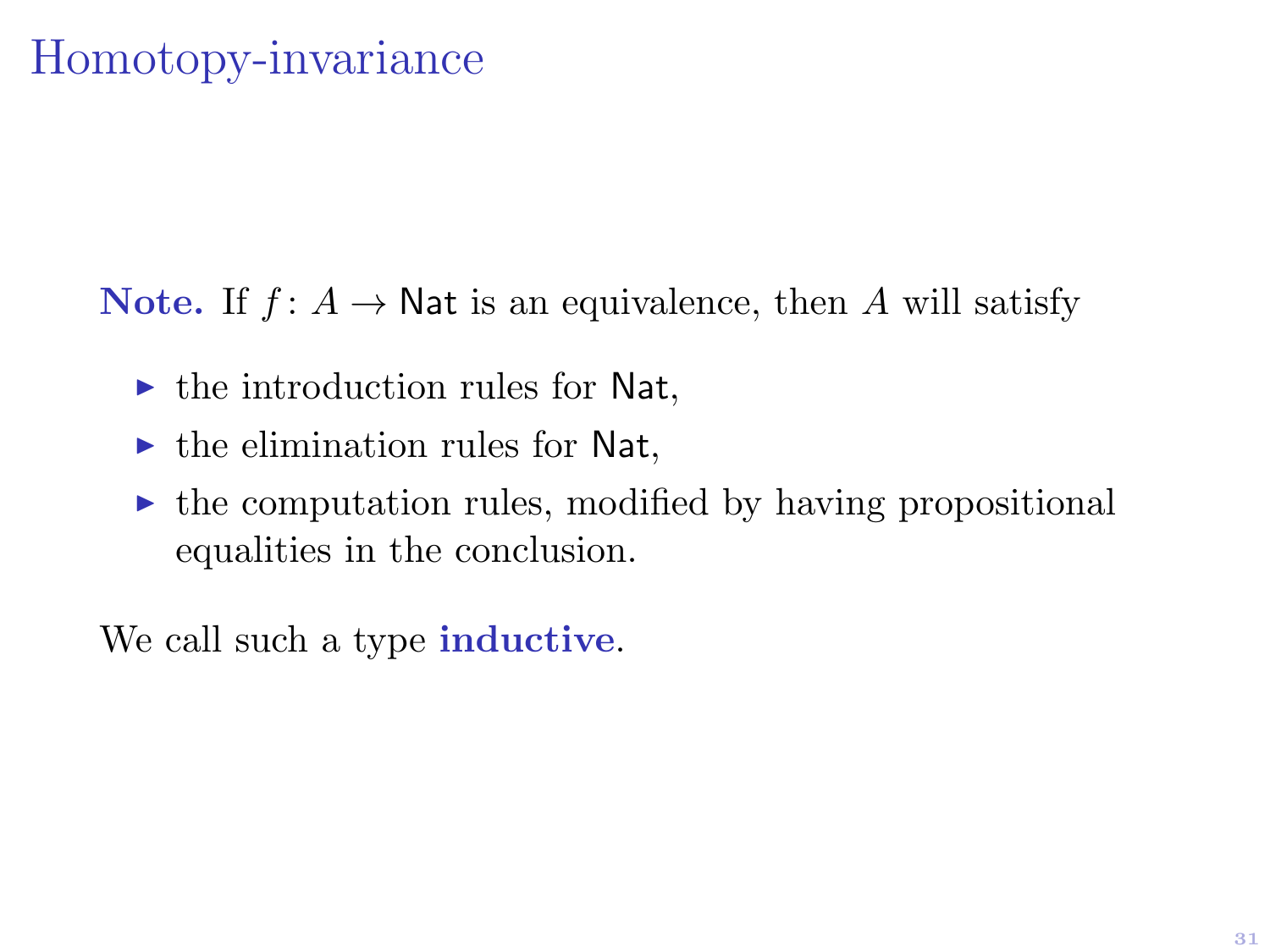### Successor algebras Definition.

- A successor algebra is a tuple  $(A, s<sub>A</sub>, 0<sub>A</sub>)$ , where A is a type,  $s_A: A \to A$  and  $0_A: A$ .
- $\triangleright$  A morphism of successor algebras

$$
(f, \bar{f}_s, \bar{f}_0) \colon (A, s_A, 0_A) \to (B, s_B, 0_B)
$$

is a function  $f: A \rightarrow B$  together with

$$
\bar f_s\colon \mathsf{Id}(s_B\circ f,f\circ s_A)\,,\quad \bar f_0\colon \mathsf{Id}(f(0_A),0_B)\,.
$$

These are proofs that the diagrams commute:

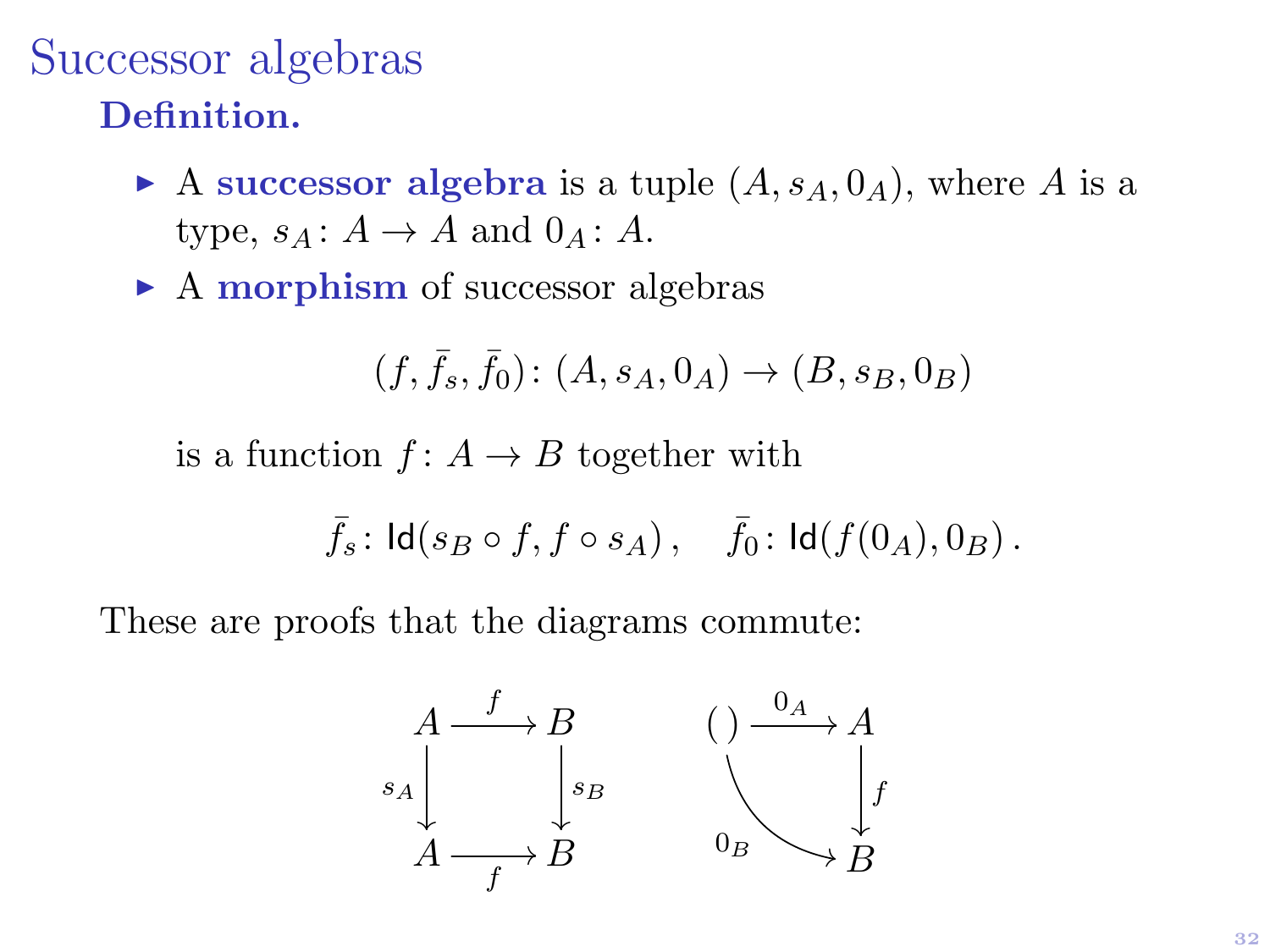## Homotopy-initial successor algebras

Note. For successor algebras  $A$  and  $B$ , we can form the type  $\mathsf{SuccAlg}[A,B] =_{\mathrm{def}} (\Sigma f \colon A \to B) \big(\mathsf{Id}(s_B \circ f, f \circ s_A) \times \mathsf{Id}(f(0_A), 0_B)\big)$ 

of successor algebra morphisms from A to B.

Definition. A successor algebra A is homotopy-initial if for any successor algebra B the type  $SuccAlg[A, B]$  is contractible, i.e. it has a unique element up to propositional equality.

#### Note.

- $\triangleright$  What is required is uniqueness of tuples.
- $\blacktriangleright$  Homotopy-theoretic variant of initiality.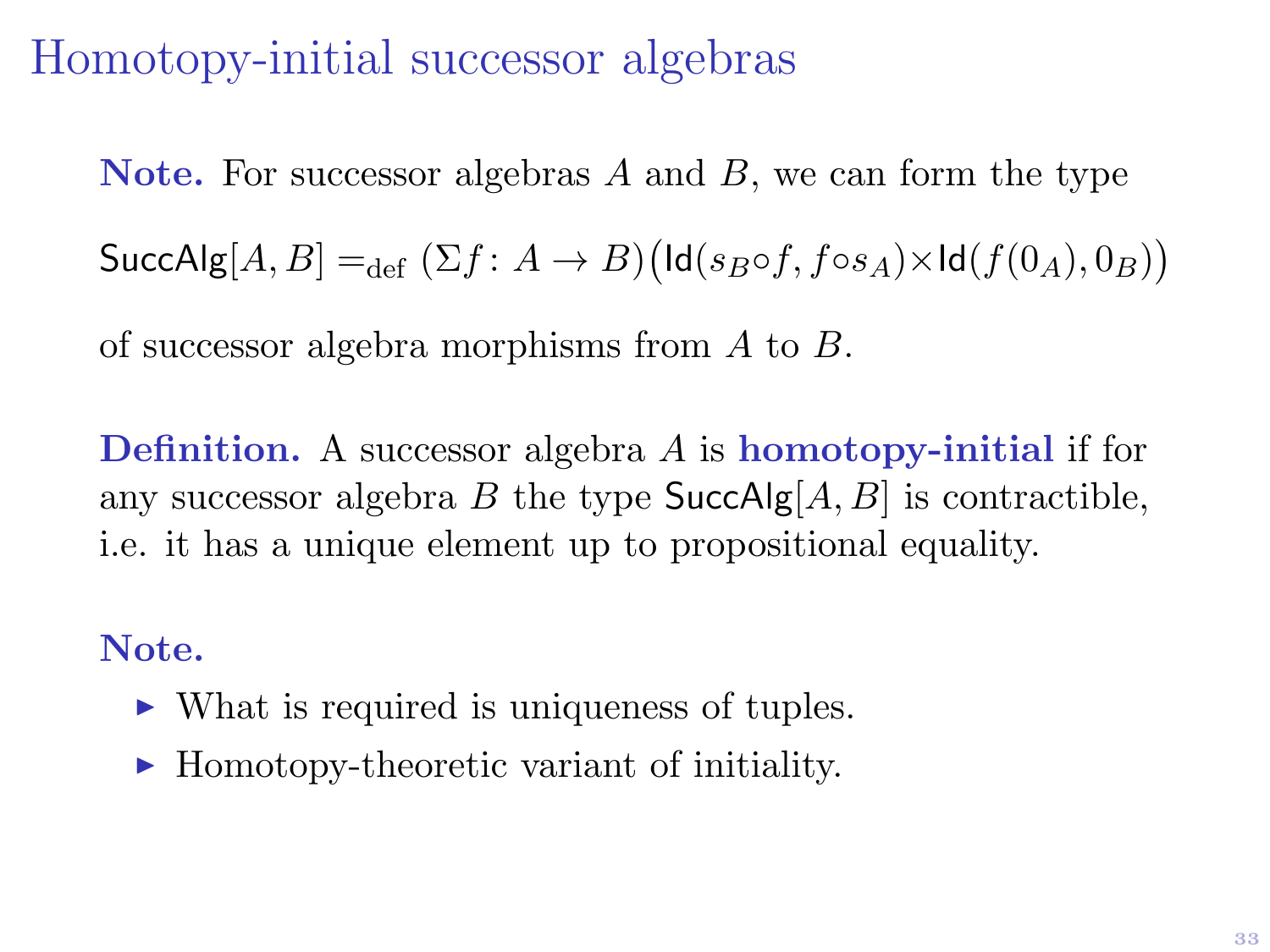# A characterisation

Theorem (Awodey, Gambino, Sojakova) For a successor algebra A, the following are equivalent:

- 1. A is equivalent to Nat
- 2. A is inductive
- 3. A is homotopy-initial.

#### Note.

- ► Special case of general result on W-types.
- $\blacktriangleright$  Result can be internalized.